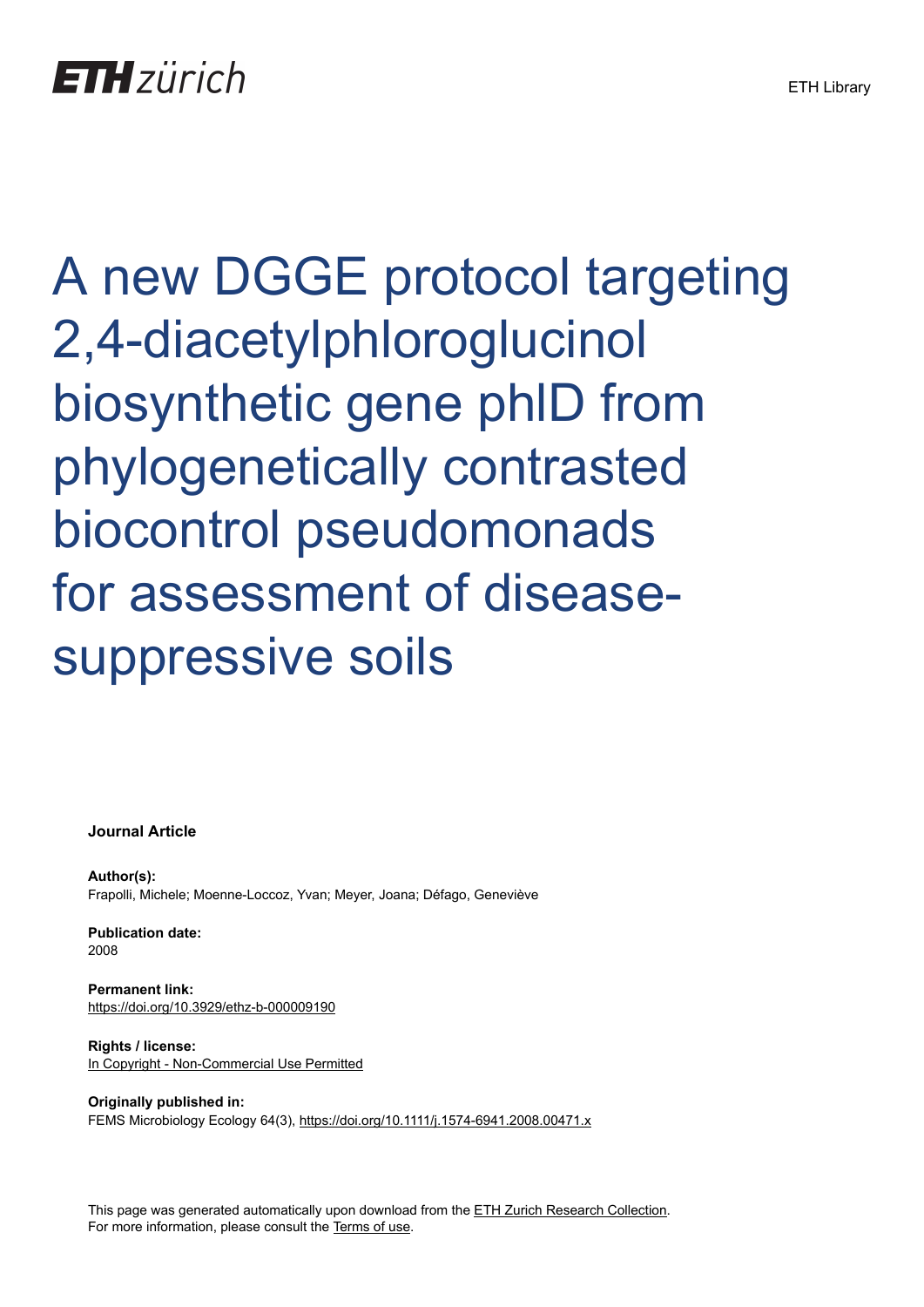

# A new DGGE protocol targeting 2,4-diacetylphloroglucinol biosynthetic gene phlD from phylogenetically contrasted biocontrol pseudomonads for assessment of disease-suppressive soils

Michele Frapolli<sup>1</sup>, Yvan Moënne-Loccoz<sup>2,3</sup>, Joana Meyer<sup>1</sup> & Geneviève Défago<sup>1</sup>

<sup>1</sup>Plant Pathology Group, Institute of Integrative Biology, Swiss Federal Institute of Technology (ETH), Zurich, Switzerland; <sup>2</sup>Université de Lyon, Lyon, France; and <sup>3</sup>Université de Lyon, Lyon, France; Université Lyon 1, Lyon, France; CNRS, UMR 5557, Ecologie Microbienne, Villeurbanne, France; IFR 41, Villeurbanne, France

Correspondence: Geneviève Défago, Plant Pathology, Institute of Integrative Biology, ETH, Universitätstr. 2, 8092 Zurich, Switzerland. Tel.: +41 44 6323869; fax: 141 44 63215 72; e-mail: genevieve.defago@agrl.ethz.ch

Received 11 May 2007; revised 29 November 2007; accepted 28 January 2008. First published online 3 April 2008.

DOI:10.1111/j.1574-6941.2008.00471.x

Editor: Kornelia Smalla

#### Keywords

Pseudomonas; biocontrol; suppressive soil; 2,4-diacetylphloroglucinol; DGGE.

#### Abstract

In the rhizosphere, biocontrol pseudomonads producing 2,4-diacetylphloroglucinol (Phl) can protect plants from soil-borne pathogens. DGGE of phlD has been proposed to monitor these bacteria, but two distinct protocols were needed for analysis of both the 'Pseudomonas fluorescens' species complex and the strains from rrs restriction group ARDRA-1. Here, a single DGGE protocol performed on 668 bp GC-clamp-containing phlD amplicons was effective with both types of pseudomonads, and 36 reference biocontrol strains from the 'P. fluorescens' complex or group ARDRA-1 gave a total of 11 distinct DGGE bands. phlD amplicons with at least two to seven nucleotidic differences could be discriminated, and the discrimination level was similar to that of phlD restriction analysis with four enzymes. Multiple *phlD-DGGE* bands were obtained when studying rhizosphere soil containing indigenous  $phID<sup>+</sup>$  pseudomonads, and  $phID$  diversity was higher when DGGE was implemented after incubation of tobacco rhizosphere extracts in semi-selective medium (MPN approach) in comparison with approaches based on direct analysis of rhizosphere DNA extracts or assessment of  $phID<sup>+</sup>$  colonies.  $phID-DGGE$  profiles differed for a soil suppressive and a soil conducive to black root rot of tobacco, and each soil yielded new phlD sequences. In conclusion, this DGGE protocol was useful for monitoring indigenous rhizosphere consortia of  $phID<sup>+</sup>$  pseudomonads.

Introduction

Many strains from the fluorescent Pseudomonas spp. can protect plant roots from soil-borne pathogens, and this biocontrol ability often relies on the production of inhibitory compounds (Haas & Défago, 2005). Among the latter, 2,4-diacetylphloroglucinol (Phl) has been studied extensively (Fenton et al., 1992; Keel et al., 1992). It has been established that Phl both inhibits several pathogens of plants (Keel et al., 1992; de Souza et al., 2003) and induces resistance pathway(s) in the host plant (Iavicoli et al., 2003). Genetic inactivation of Phl production ability abolished or reduced the biocontrol efficacy of Phl-producing strains (Fenton et al., 1992; Keel et al., 1992; Duffy et al., 2004), and recently the statistical comparison of a worldwide collection of biocontrol pseudomonads indicated that Phl-producing strains displayed a higher plant-protecting activity in two pathosystems in comparison with nonproducing biocontrol pseudomonads (Rezzonico et al., 2007).

The importance of Phl in biocontrol explains why indigenous Phl-producing fluorescent Pseudomonas populations have also been studied in the rhizosphere of various crops (Raaijmakers & Weller, 1998; Picard et al., 2000; Weller et al., 2002; Ramette et al., 2003). This is particularly the case when dealing with soils that are suppressive to certain diseases (Raaijmakers & Weller, 1998; Weller et al., 2002; Ramette et al., 2003). Often, Phl-producing pseudomonads have been characterized by restriction or sequencing of the biocontrol-relevant gene phlD (Mavrodi et al., 2001; Ramette et al., 2001; Wang et al., 2001; De La Fuente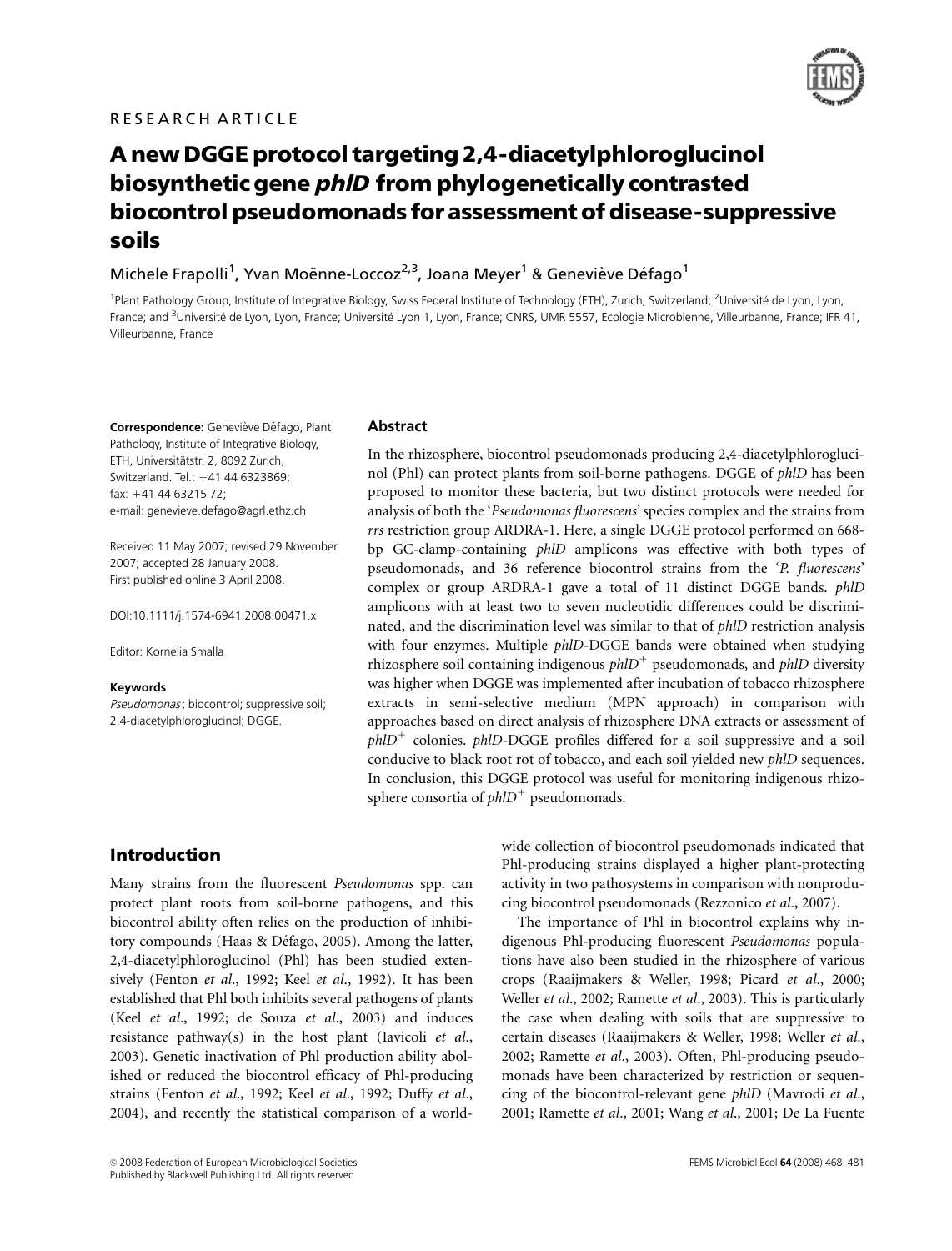et al., 2006; Ramette et al., 2006). However, all these results were based on the analysis of  $phID<sup>+</sup>$  pseudomonads isolated on different growth media, which means that only a rather limited number of strains could be assessed.

Recently, a phlD-based denaturing gradient gel electrophoresis (DGGE) method was developed for the assessment of consortia of Phl-producing fluorescent pseudomonads (Bergsma-Vlami et al., 2005b). The principle of DGGE is based on differential migration of same-length PCR amplicons of different sequences when run on an acrylamide gel with increasing DNA denaturant conditions (Myers et al., 1985; Muyzer et al., 1993; Muyzer & Smalla, 1998). phlD-DGGE proved useful for the characterization of Phl-producing pseudomonads isolated from the rhizosphere of different plant species (Bergsma-Vlami et al., 2005a, b). However, the method of Bergsma-Vlami et al. (2005b) requires parallel use of two different primer sets and two gels with different denaturant gradients to enable exhaustive analysis of Phl-producing fluorescent pseudomonads, because of the divergence between members of the 'Pseudomonas fluorescens' species complex and strains from group ARDRA-1, which display a distinct rrs restriction profile (Keel et al., 1996) and probably correspond to a new species (Frapolli et al., 2007). In addition, the phlD amplicon is only 350 bp long in this method, which did not enable discrimination within group ARDRA-1. Finally, the method of Bergsma-Vlami et al. (2005b) has not been tested directly on rhizosphere DNA extracts.

The objective of the current work was to design and validate a single phlD-DGGE protocol enabling simultaneous analysis of phylogenetically contrasted Phl-producing fluorescent pseudomonads in the rhizosphere. To this end, a single set of PCR and gel-denaturant gradient conditions was selected to fit all targeted strains. Method validation was carried out using a collection of Phl-producing biocontrol fluorescent Pseudomonas strains of a phylogenetically contrasted status. Experiments were performed using soils suppressive or conducive to Thielaviopsis basicola-mediated black root rot of tobacco, because (1) a diverse range of Phlproducing pseudomonads including members of both the 'P. fluorescens' complex and group ARDRA-1 are known to colonize the tobacco rhizosphere in these soils and (2) a better description of the diversity of Phl-producing pseudomonads in these suppressive soils is needed to improve our understanding of soil suppressiveness.

# Materials and methods

#### phlD -DGGE protocol

For all DGGE analyses, phlD was amplified using forward primer B2BF (25-mer, 5'-ACCCACCGCAGCATCGTTTAT GAGC-3') containing a 40-bp GC clamp (5'-CGCCCGCC

GCGCCCCGCGCCCGTCCCGCCGCCCCCGCCCG-3') at the 5' end, and reverse primer BPR4 (26-mer, 5'-CCGCCG GTATGGAAGATGAAAAAGTC-3') (McSpadden Gardener et al., 2001). PCR was carried out in  $10-\mu L$  reactions containing  $2 \mu L$  of DNA lysate,  $1 \times PCR$  buffer (Amersham Biosciences, Piscataway, NJ), 5% bovine serum albumin (10 g L<sup>-1</sup>; Fluka), 5% dimethyl sulfoxide (Fluka), 100  $\mu$ M of each dATP, dCTP, dGTP, and dTTP (Amersham Biosciences),  $0.40 \mu M$  of each primer, and  $1.4 U$  of Taq DNA polymerase (Amersham Biosciences). The thermocycling program was as follows: initial denaturation at 94  $\mathrm{C}$  (2 min 30 s), followed by 30 cycles (94  $\degree$ C for 30 s, 60  $\degree$ C for 30 s, and 72 °C for 60 s) and a final extension at 72 °C for 10 min. PCR products were analyzed on a 1% agarose gel, which confirmed the presence of a single, 670-bp band in each positive amplification.

DGGE analysis was performed using the DCode Universal Mutation Detection System (Bio-Rad, Hercules, CA). DGGE gels were cast using a double gradient ranging from 7% to 12% of acrylamide and from 30% to 60% denaturants (100% denaturant corresponds to 7 M urea and 40% deionized formamide). A marker consisting of individually amplified phlD amplicons from up to 10 collection strains of known DGGE migration patterns was loaded next to the samples to be analyzed. The samples were run for 14 h at 140 V in  $1 \times$  TAE buffer (40 mM Tris base, 20 mM acetic acid, 1 mM EDTA, pH 8) preheated at 60  $\degree$ C. The gels were stained with SYBR Gold (Molecular Probes, Eugene, OR) for 1 h and visualized with a UV trans-illuminator.

#### phlD -DGGE analysis of indigenous pseudomonads grown in vitro

 $phID^+$  pseudomonads were grown on King's B agar (King) et al., 1954) for 2 days, and colonies were heat-lysed (99  $^{\circ}$ C for 10 min) in water and then used as a PCR template. phlD-DGGE was implemented to assess individual strains, as well as mixtures of individual strains (by mixing DNA from 2 to 10 different pseudomonads, each at a final concentration of  $10 \text{ ng } \mu L^{-1}$ ).

#### Preparation of soil microcosms

The T. basicola-suppressive soil MS8 and the conducive soils MC6 and MC112 are located in the Swiss region of Morens (Stutz et al., 1986, 1989; Ramette et al., 2003). They were collected in November 2003 and June 2006. Soil samples were taken from 10 to 30 cm depth (sandy loams, 1.9–2.2% organic matter, pH 6.8–7.6) using sterilized shovels and were maintained at  $15^{\circ}$ C before use (within the subsequent 14 days). Root residues and stones were removed. Tobacco (Nicotiana glutinosa L.) was grown for 4 weeks in coarse quartz sand (1.9–2.2 mm diameter) in a growth chamber (70% relative humidity) with 16 h of light (80 mE m<sup>-2</sup> s<sup>-1</sup>;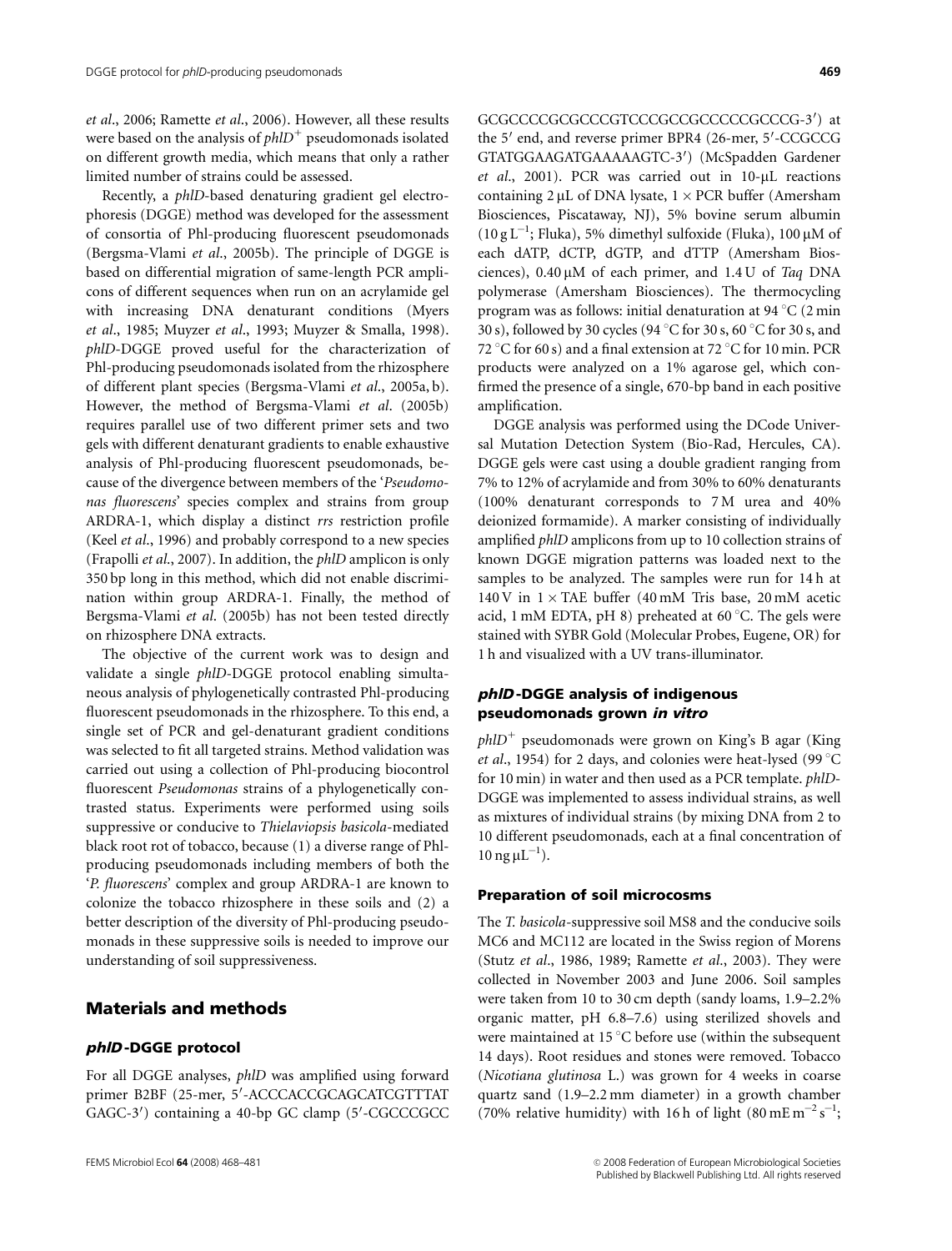22 °C) and 8 h of darkness (18 °C), with weekly watering with Knop's nutrient solution (Ziegler, 1983), before transplantation into soil.

#### Estimation of phlD -DGGE detection limit

Cells of strains CHA0 and Q2–87 from log-phase cultures in Luria–Bertani medium (Sambrook et al., 1989) were washed and used to inoculate UV-treated (overnight) MS8 soil with either pseudomonad, at final concentrations of  $10^3$ ,  $10^4$ ,  $10^5$ ,  $10^6$ , and  $10^7$  CFU g<sup>-1</sup> soil. Total DNA was extracted using the FastDNA SPIN Kit (Bio101 Systems, Q.BIOgene, Carlsbad, CA) from 0.5 g of soil, for each concentration of each strain. PCR amplification with primers B2BFgc and BPR4 was performed (as described above) and amplified products were checked on a DGGE gel (as described below) in order to detect the presence of phlD bands for CHA0 or Q2–87. Duplicates of each sample were analyzed.

#### phlD -DGGE analysis of indigenous pseudomonads from soils MS8 and MC112

The pot experiment was carried out in June 2006 and aimed at studying the indigenous populations of  $Phl^+$  pseudomonads present in suppressive soil MS8 and conducive soil MC112. At the start of the experiment, one 4-week-old tobacco seedling was transplanted into each pot (containing  $150 \text{ cm}^3$  of soil), and half the pots were inoculated with T. basicola to obtain black root rot disease, as described by Ramette et al. (2003). Briefly, T. basicola Ferraris strain ETH D127 was cultured on malt agar for 3 weeks at  $24^{\circ}$ C. The mycelia and the endoconidia were suspended in distilled water, filtered through sterile glass wool to eliminate the mycelia, and the resulting endoconidia suspension (5 mL, to reach  $10^3$  endoconidia cm<sup>-3</sup> soil) was added to soil around the stems of tobacco plants on the day of transplantation in Morens soils. The same volume of distilled water was added to the noninoculated controls. Plants were grown for 3 weeks, during which soil water content was adjusted to 25% w/w (retention capacity for these soils) by watering pots every 1–2 days with distilled water. Eight pots (half of them inoculated with T. basicola) were studied per soil and each plant was used as one replicate. Inoculation with T. basicola resulted in a disease index (Stutz et al., 1986) of 5–38% for plants in soil MS8 and 5–95% for plants in soil MC112, whereas there was no disease in the absence of inoculation.

Three approaches were followed to study tobacco rhizosphere pseudomonads, based on the analysis of (1)  $phID^+$ Pseudomonas colonies grown on a solid semi-selective medium, (2) bacterial cell suspensions (obtained from rhizosphere extracts and serial dilutions) after incubation in a most probable number (MPN) microtiter plate containing liquid semi-selective medium for  $phID<sup>+</sup>$  Pseudomonas consortia, and (3) total rhizosphere DNA.

For the first two approaches, the root systems were shaken to remove loosely adhering soil, washed with sterile distilled water and placed (usually 0.05–0.10 g roots and tightly adhering soil) in sterile 50 mL falcon tubes filled with 10 mL of 0.9% NaCl solution. The tubes were shaken for 30 min at 350 r.p.m., and they were used as rhizosphere extracts. For the third approach, which uses a kit optimized for soil samples (i.e. the FastDNA SPIN Kit), a distinct sample consisting of 0.5 g of rhizosphere soil and fine roots was used per plant.

For isolation of  $phID<sup>+</sup>$  Pseudomonas colonies, 200 µL of the rhizosphere extracts were used to perform serial dilutions in 0.9% NaCl solution and then  $100 \mu L$  of the dilutions were plated onto a Pseudomonas semi-selective medium consisting of King's B medium amended with cycloheximide (100  $\mu$ g mL<sup>-1</sup>; Fluka, Buchs, Switzerland), chloramphenicol (13  $\mu$ g mL<sup>-1</sup>; Fluka), and ampicilline (40  $\mu$ g mL<sup>-1</sup>; Sigma Chemicals, St Louis, MO), i.e. medium  $KB^{+++}$  (Simon & Ridge, 1974). The plates were incubated at 27  $\mathrm{^{\circ}C}$  for 2 days, and fluorescent colonies were selected (up to 24 colonies for each of the 16 plants). Cell lysis and subsequent phlD PCR were performed as described above. Long-term storage of bacteria was performed at  $-80^{\circ}$ C in 40% glycerol.

For growth of  $phID<sup>+</sup>$  Pseudomonas consortia, rhizosphere extracts as well as serial dilutions were mixed with  $KB^{+++}$ medium, using the following MPN design. A 96-well microtiter plate in which each well contained  $180 \mu L$  of  $KB^{+++}$ was used to perform decimal dilutions using  $20 \mu L$  of rhizosphere extract (four wells per dilution). The microtiter plates were covered with a thermal seal film (Axygen scientific, Union City, CA) to avoid steaming and were incubated for 2 days at  $27^{\circ}$ C under shaking at 150 r.p.m. Microtiter plates were then checked for the occurrence of (1) bacterial growth and fluorescence and (2)  $phID<sup>+</sup>$  pseudomonads by PCR (described above), after cell lysis performed by incubating 20-µL samples (mixed with 50 µL water) at 99  $\mathrm{^{\circ}C}$  for 10 min. The MPN plates were stored at  $-80^{\circ}$ C in 40% glycerol.

In each of the three approaches, PCR amplification was performed (as described above) to verify the actual presence of  $phID<sup>+</sup>$  pseudomonad(s), i.e. with colonies on KB<sup>+++</sup>, positive MPN wells (i.e. displaying both bacterial growth and fluorescence), and rhizosphere DNA. phlD-DGGE was performed as described above, except that PCR products were treated with 1 U of Mung Bean Nuclease (New England Biolabs, Beverly, MA) per microgram of DNA in order to remove single-stranded DNA and cleave hairpin loops resulting from DNA-heteroduplex formation.

# phlD -DGGE analysis of soils inoculated with Pseudomonas strains

The second pot experiment aimed at studying mixtures of inoculant strains. Three strains of distinct phlD migration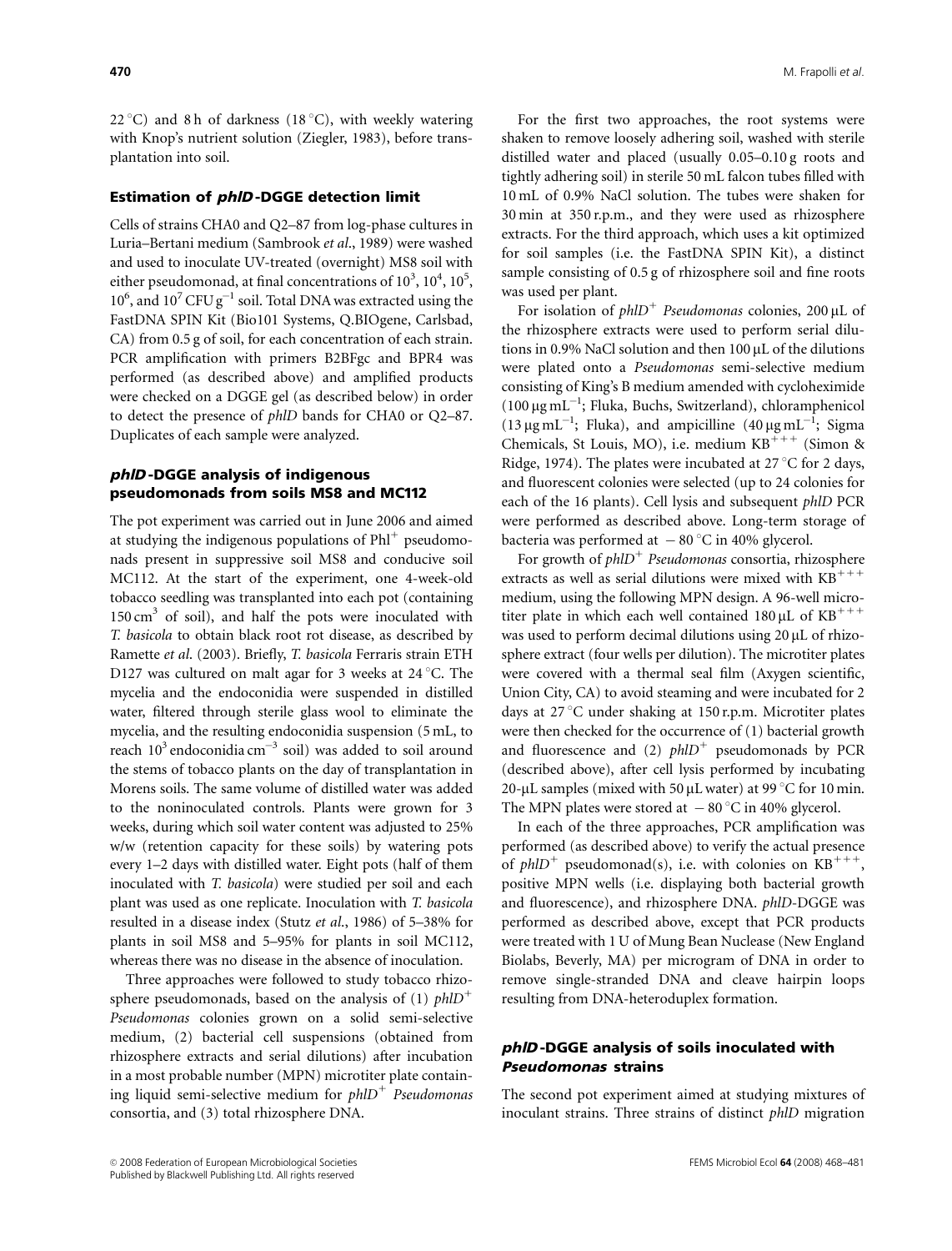patterns (i.e. CHA0, F113, PITR2) were mixed and inoculated to soil next to 3-week-old tobacco plants growing in soils MS8 and MC6 (both collected from the field in November 2003), to reach a final concentration of  $10^8$  CFU g<sup>-1</sup> of soil for each strain. Thielaviopsis basicola was not added. After one week of plant growth, extracts from the tobacco rhizosphere were prepared and studied using the MPN method. Cell lysis was performed and phlD amplicons were analyzed by DGGE, as described above. Samples were also studied from noninoculated plants (control). Three pots, each containing one plant, were studied per treatment, and each plant was used as one replicate.

# Sequencing of phlD from DGGE bands and Pseudomonas isolates

The phlD sequence was available in GenBank for nine of the 36 collection strains. Here, sequencing of phlD fragments was performed for (1) the 27 other collection strains (listed in Table 1), (2) Morens isolates from the first pot experiment, and (3) DGGE bands from the in vitro experiments

and the two pot experiments. In the latter case, the DGGE bands of interest were cut out from the stained DGGE gel with sterile tips. The band discs  $(c. 1 \text{ mm in diameter})$  were placed each in 100 µL of sterile Millipore water and left at room temperature for about 30 min with shaking at 300 r.p.m. Then, water was discarded, discs were blotted dry on towel paper and placed directly in PCR tubes.

The phlD amplicons were obtained using primers B2BF/ BPR4 for DGGE bands and 20-mer primers Phl2a (5'-GAGGACGTCGAAGACCACCA-3') and Phl2b (5'-AC-CGCAGCATCGTGTATGAG-3') (Raaijmakers et al., 1997) for isolates (because they yielded longer amplicons). PCR amplification was performed as described above, except that  $35$ -µL reaction mixtures and 7 µL of DNA lysate were used. PCR products were analyzed on a 1% agarose gel, which confirmed the presence of a single band (670 or 745 bp, respectively) in each positive amplification, and the migration pattern of the phlD sequences thus obtained was checked by DGGE, to verify that it matched the one of the original amplicon. PCR products were purified by two washes with  $40 \mu L$  of double-distilled water on a

Table 1. Origin and biocontrol properties of the 36 reference Phl<sup>+</sup> fluorescent Pseudomonas strains used in this study

| Strain                                       | Biocontrol activity*                     | Plant host | References             |  |
|----------------------------------------------|------------------------------------------|------------|------------------------|--|
| <b>Strain from Ireland</b>                   |                                          |            |                        |  |
| F113                                         | Sugar beet (Pu)                          | Sugar beet | Fenton et al. (1992)   |  |
| <b>Strain from Texas (USA)</b>               |                                          |            |                        |  |
| $Pf-5$                                       | Cotton (Pu, Rs), cucumber (Pu)           | Cotton     | Howell et al. (1979)   |  |
| <b>Strains from Quincy (WA, USA)</b>         |                                          |            |                        |  |
| $Q2 - 87$                                    | Wheat (Ggt)                              | Wheat      | Vincent et al. (1991)  |  |
| Q37-87                                       | Wheat (Ggt)                              | Wheat      | Keel et al. (1996)     |  |
| O65c-80                                      | Wheat (Ggt)                              | Wheat      | Harrison et al. (1993) |  |
| <b>Strains from Morens (Switzerland)</b>     |                                          |            |                        |  |
| C6-2, C6-9, C6-11, C6-16, C6-23 (soil MC6)   | Tobacco (Tb)                             | Tobacco    | Ramette et al. (2003)  |  |
| C10-181, C10-186, C10-189, C10-190, C10-197, | Tobacco (Tb)                             | Tobacco    | Ramette et al. (2003)  |  |
| C10-204, C10-205 (soil)                      |                                          |            |                        |  |
| S7-29, S7-42, S7-46, S7-52 (soil MS7)        | Tobacco (Tb)                             | Tobacco    | Ramette et al. (2003)  |  |
| S8-62, S8-110, S8-130, S8-151 (soil MS8)     | Tobacco (Tb)                             | Tobacco    | Ramette et al. (2003)  |  |
| CHA <sub>0</sub>                             | Tobacco (Tb), wheat (Ggt), cucumber (Pu) | Tobacco    | Stutz et al. (1986)    |  |
| $CM1'$ A2                                    | Cucumber (Pu, Ps), cotton (Rs)           | Cucumber   | Fuchs et al. (1991)    |  |
| K93.2                                        | Cucumber (Pu), tomato (FORL)             | Tobacco    | Wang et al. (2001)     |  |
| P12                                          | Tobacco (Tb), cucumber (Pu)              | Tobacco    | Keel et al. (1996)     |  |
| <b>Strains from El Batan (Mexico)</b>        |                                          |            |                        |  |
| P97.38                                       | Cucumber (Pu), tomato (FORL)             | Cucumber   | Wang et al. (2001)     |  |
| <b>Strains from Albenga (Italy)</b>          |                                          |            |                        |  |
| PILH1                                        | Cucumber (Pu), tomato (FORL)             | Tomato     | Keel et al. (1996)     |  |
| PITR <sub>2</sub>                            | Cucumber (Pu), tomato (FORL)             | Wheat      | Keel et al. (1996)     |  |
| <b>Strains from Nitra (Slovakia)</b>         |                                          |            |                        |  |
| K94.31, K94.37                               | Tomato (FORL)                            | Cucumber   | Wang et al. (2001)     |  |
| P97.30                                       | Cucumber (Pu), tomato (FORL)             | Wheat      | Wang et al. (2001)     |  |
| <b>Strain from Tallinn (Estonia)</b>         |                                          |            |                        |  |
| F96.27                                       | Cucumber (Pu), tomato (FORL)             | Cucumber   | Wang et al. (2001)     |  |

Ggt, Gaeumannomyces graminis var. tritici; FORL, Fusarium oxysporium; Ps, Phomopsis sclerotioides; Pu, Pythium ultimum; Rs, Rhizoctonia solani; Tb, Thielaviopsis basicola.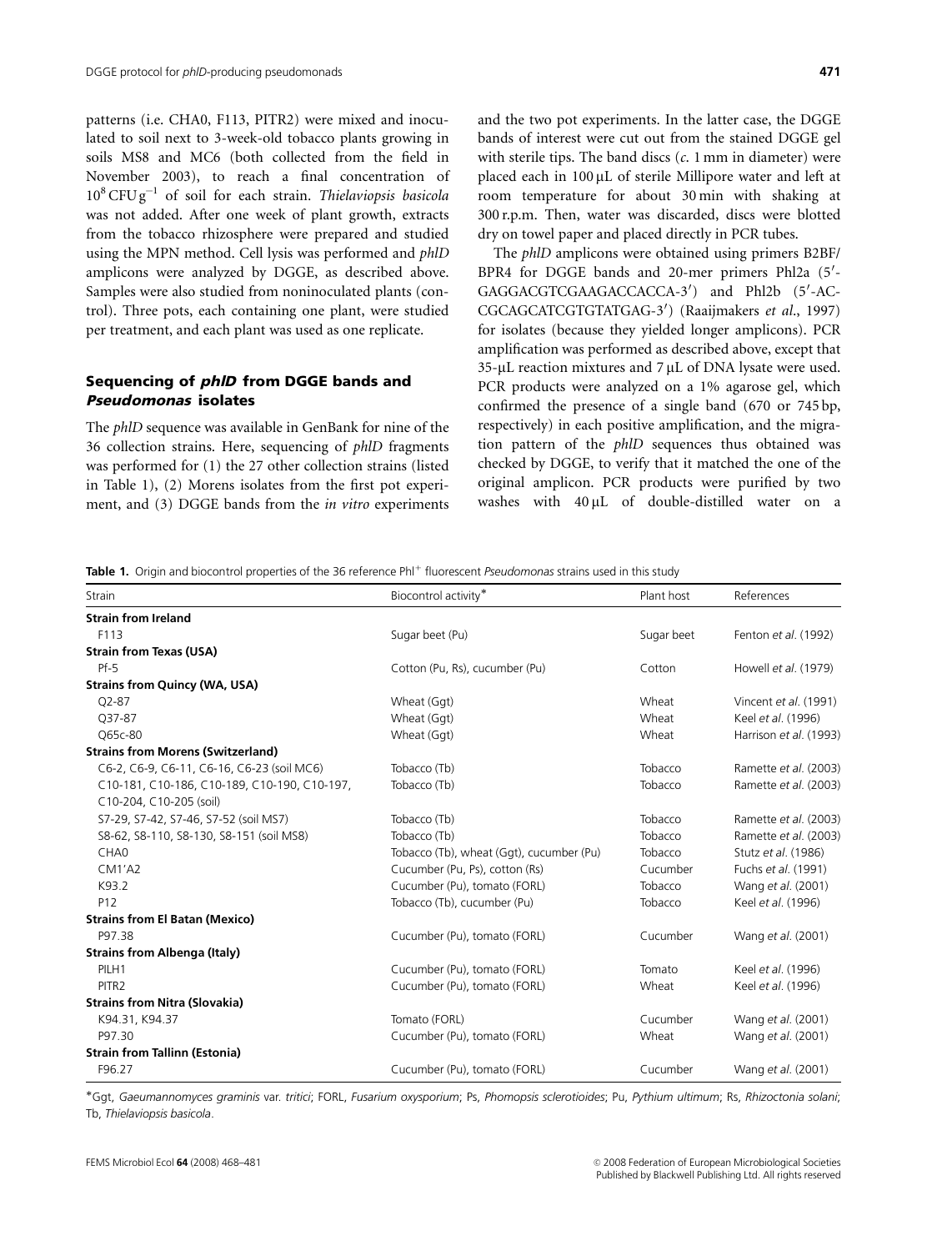MultiScreen PCR plate (Millipore, Molsheim, France), resuspended in  $30 \mu L$  of double-distilled water, and visually quantified using an agarose gel.

Double-strand sequencing was performed with 3–10 ng of purified PCR product and 0.16  $\mu$ M of each primer (B2BF/ BPR4 or Phl2a/Phl2b), using an ABI PRISM BigDye Terminator v3.0 cycle sequencing kit and an ABI PRISM 3100 genetic analyzer (Applied Biosystems, Foster City, CA), according to the manufacturer's instructions. DNA chromatograms were edited with the Sequencher package (version 4.1, Gene Codes Corporation, Ann Arbor, MI).

#### Phylogenetic inference

The phlD sequences obtained in this study are available at accession numbers EF554331–EF554357 (for collection strains) and EF569137–EF569184 (for PCR clones). The accession numbers of previous phlD sequences included in clustering analyses are shown in parentheses in Fig. 2.

The *phlD* sequences were aligned using CLUSTAL W (Thompson et al., 1994). Sites presenting gaps were excluded from the analysis with BIOEDIT (Castresana, 2000). The Molecular Evolutionary Genetics Analysis (MEGA) program version 3.1 (Kumar et al., 2001) was used to infer (1) a phylogenetic tree based on the neighbor-joining method and Kimura's two-parameter and (2) a dendrogram based on the unweighted pair group method with arithmetic mean (UPGMA) using the number of nucleotide differences. The reliability of both trees was evaluated by 1000 bootstrap replicates. In the UPGMA tree, clusters were defined at an arbitrarily chosen similarity level of 99.1%.

### **Results**

# phID-DGGE analysis and sequencing of phID bands for known Pseudomonas strains

When 36 known  $phID<sup>+</sup>$  Pseudomonas strains (Table 1) were assessed by phlD-DGGE, it appeared that (1) all 36 strains produced a PCR amplicon, (2) only one band was obtained per strain, and (3) 11 different bands were evidenced (Fig. 1a). These 11 bands were termed a–k, from the lowest to the highest denaturant concentration (Table 2).

The 36  $phID<sup>+</sup>$  Pseudomonas strains yielded 23 different partial phlD sequences, i.e. 23 alleles (listed in Table 2). When the relation between the electrophoretic migration of the bands (628-bp phlD fragment plus the 40-bp clamp) and alleles (based on the sequenced 620-bp) was assessed, it appeared that a difference of two nucleotides between phlD sequences was enough to produce different DGGE bands in some cases (e.g. for Pf-5 vs. C6–23). In other cases, however, phlD sequences differing by as many as seven nucleotides could have the same migration pattern (e.g. for Q65c-80 vs. K94.31). Alleles with more than seven nucleotides difference

always produced different DGGE bands. GC content, which ranged between 53.39% and 61.94%, was one significant factor determining electrophoretic mobility  $(R^2 = 0.93,$  $n = 36$ ). Yet, in a few cases, certain alleles migrated further than sequences of a higher GC content, especially for strain Q2–87 (band g, 55.00% GC) in comparison with strains Q65c-80, CM1'A2, K93.2, S8-130, S8-110, C10-197, P12, C10-204, C10-181, F113, Q37-87, and K94.37 (bands b–f, 55.16–56.61% GC).

# Relation between phlD -DGGE results and other phlD properties for known Pseudomonas strains

Clustering analysis of partial phlD sequences, based on (1) the current 36 phlD<sup>+</sup> Pseudomonas strains (Table 1), (2) other pseudomonads from the literature, and (3) DGGE bands from rhizosphere analysis in this work, evidenced nine phlD clusters at a cut-off level of 99.1% similarity (Fig. 2). When considering only the 36  $phID<sup>+</sup>$  pseudomonads, three of the clusters each corresponded to a distinct phlD-DGGE band, i.e. clusters 4 (b and d; only one strain tested by DGGE), 6 (a), and 7 (g; only one strain tested by DGGE) (Table 2). In addition, two other clusters corresponded to two bands each, i.e. clusters 1 (bands e and c) and 5 (b and c), but with certain bands that were shared by different clusters, i.e. bands b (clusters 2 and 5), c (1, 2, and 5), and e (1 and 2). Finally, two clusters displayed two clusterspecific bands each, i.e. clusters 8 (band h or i) and 9 (j or k). Therefore, the distinctions made based on phlD-DGGE banding pattern were compatible overall with phlD phylogenetic data, but the relations derived from the phlD-DGGE did not coincide entirely with phylogenetic information.

Ramette et al. (2006) had assessed 26 of the 36  $phID^+$ Pseudomonas strains by restriction analysis of phlD in four separate enzymatic reactions. Strains with different restriction patterns yielded different phlD-DGGE bands, except that strains with restriction pattern FBDC or FDBC produced DGGE band b and strains with pattern HBNC or HBDC produced DGGE band c (Table 2). In parallel, ARDRA-1 strains yielding DGGE band j (e.g. CHA0) or k (Pf-5) could not be discriminated by phlD restriction analysis. Therefore, the level of discrimination of both methods was rather similar.

# Relation between phlD -DGGE results and broad genotypic properties for known Pseudomonas strains

The relation between phlD-DGGE results and broad genotypic properties for known  $phID<sup>+</sup>$  Pseudomonas strains was assessed by considering (1) the distinction between the 'P. fluorescens' complex and group ARDRA-1, (2)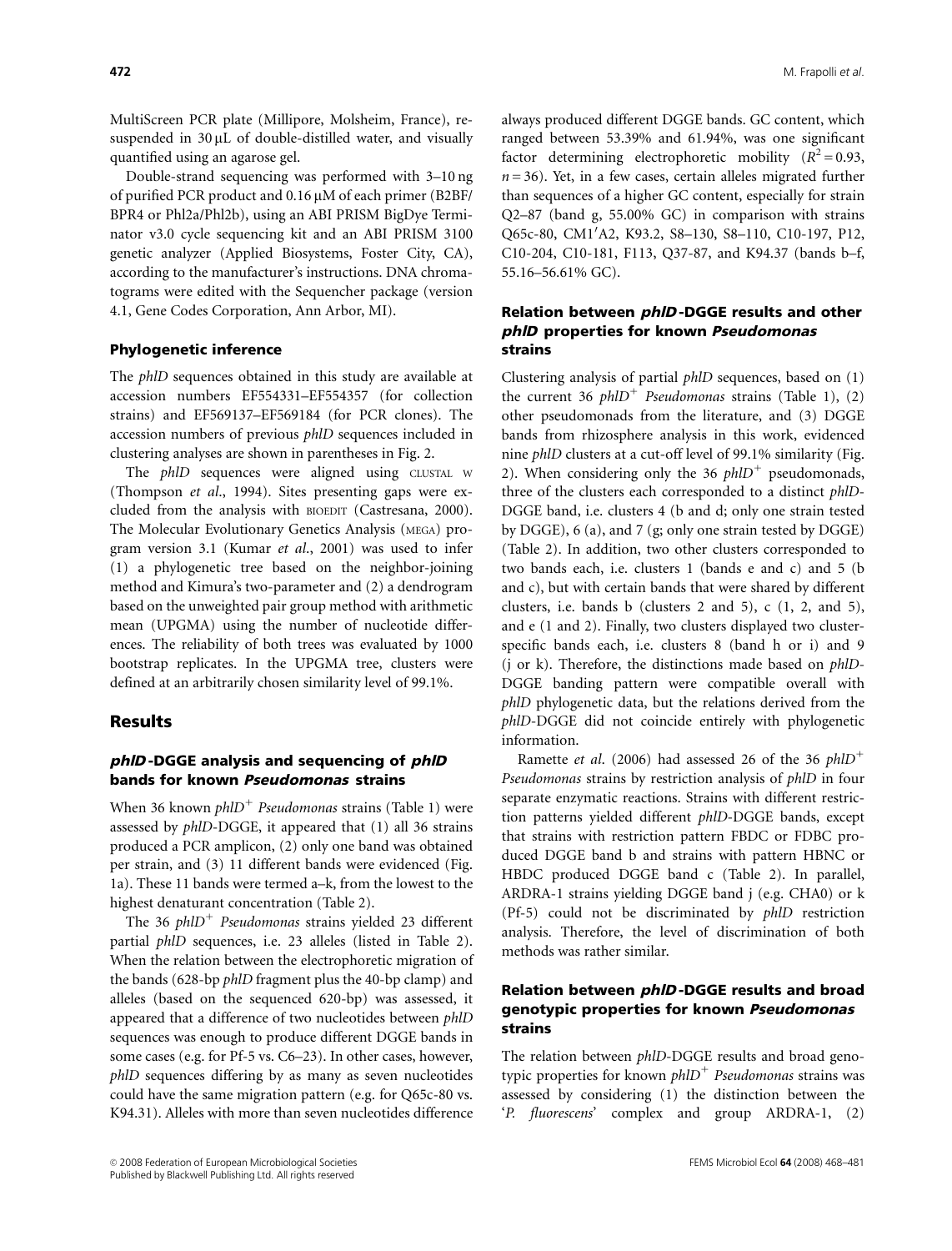

from individual Pseudomonas strains (a) and mixtures of cell lysates of two to 10 different pseudomonads (b). In (a), the strains were PITR2 (lane 1), Q65c-80 (lane 2), K93.2 (lane 3), CM1'A2 (lane 4), Q37-87 (lane 5), C10-181 (lane 6), F113 (lane 7), Q2-87 (lane 8), P97.38 (lane 9), F96.27 (lane 10), CHA0 (lane 11), and Pf.5 (lane 12). Letters a–k indicate bands at different migration distances. In (b), mixtures were prepared using strains PITR2 (band a), Q65c-80 (b), CM1'A2 (c), Q37-87 (d), F113 (f), Q2-87 (g), P97.38 (h), F96.27 (i), CHA0 (j), and Pf-5 (k), as follows. Lane 1: cell lysates from strains with a, b, d, f, g, j, and k bands were coamplified in the PCR reaction; lane 2: a, b, d and f; lane 3: b and j; lane 4: f and j; lane 5: d and j; lane 6: a and j; lane 7: d, f, g, and j; lane 8: g and j; lane 9: j and k; lane 10: a, b, c, d, f, g, h, i, j, and k. M, mix of independently amplified phlD fragments representing each DGGE pattern except that of strain C10-181 (pattern e).

Fig. 1. DGGE of *phID* fragments amplified

phylogenetic groups based on multiple housekeeping loci, and (3) enterobacterial repetitive intergenic consensus (ERIC) PCR profiling (Table 2). First, among the 11 phlD-DGGE bands, nine were obtained for strains from the 'P. fluorescens' species complex (i.e. bands a–i) and the two others for ARDRA-1 strains (i.e. bands j and k).

Second, five phylogenetic groups  $(A-E)$  of  $phID<sup>+</sup>$  pseudomonads have been defined within the 'P. fluorescens' complex based on multiple housekeeping loci (Frapolli et al., 2007). At this lower taxonomic level, phylogenetic group D corresponded to phlD-DGGE band a, C to band g, and E to bands h and i (Table 2). Group A corresponded mainly to band b (11 strains) and to a lesser extent band c (one strain), whereas group B corresponded to bands c (five strains), d (two strains) and b, e, and f (one strain each).

Third, based on the ERIC-PCR data of Ramette et al. (2006), it appeared that the phlD-DGGE band a corresponded to ERIC-PCR clusters VI and VII, bands b and e to cluster III, band c to cluster IV, band f to cluster II, band g to cluster V, and bands j and k to cluster I (Table 2). However, the strains with phlD-DGGE band a (five strains), b (11 strains), and c (four strains) gave, respectively, 5, 8, and 3 distinct individual ERIC-PCR genotypes. Therefore, the discrimination power of phlD-DGGE was inferior to that of ERIC-PCR for the 26  $phID^+$ -producing pseudomonads studied.

#### phlD -DGGE analysis of strain mixtures in vitro

Because the advantage of DGGE is the possibility of analyzing samples containing multiple alleles, we checked whether mixed phlD fragments of different migration patterns could be detected simultaneously by DGGE. When DNA extracted from up to 10 different pseudomonads was mixed and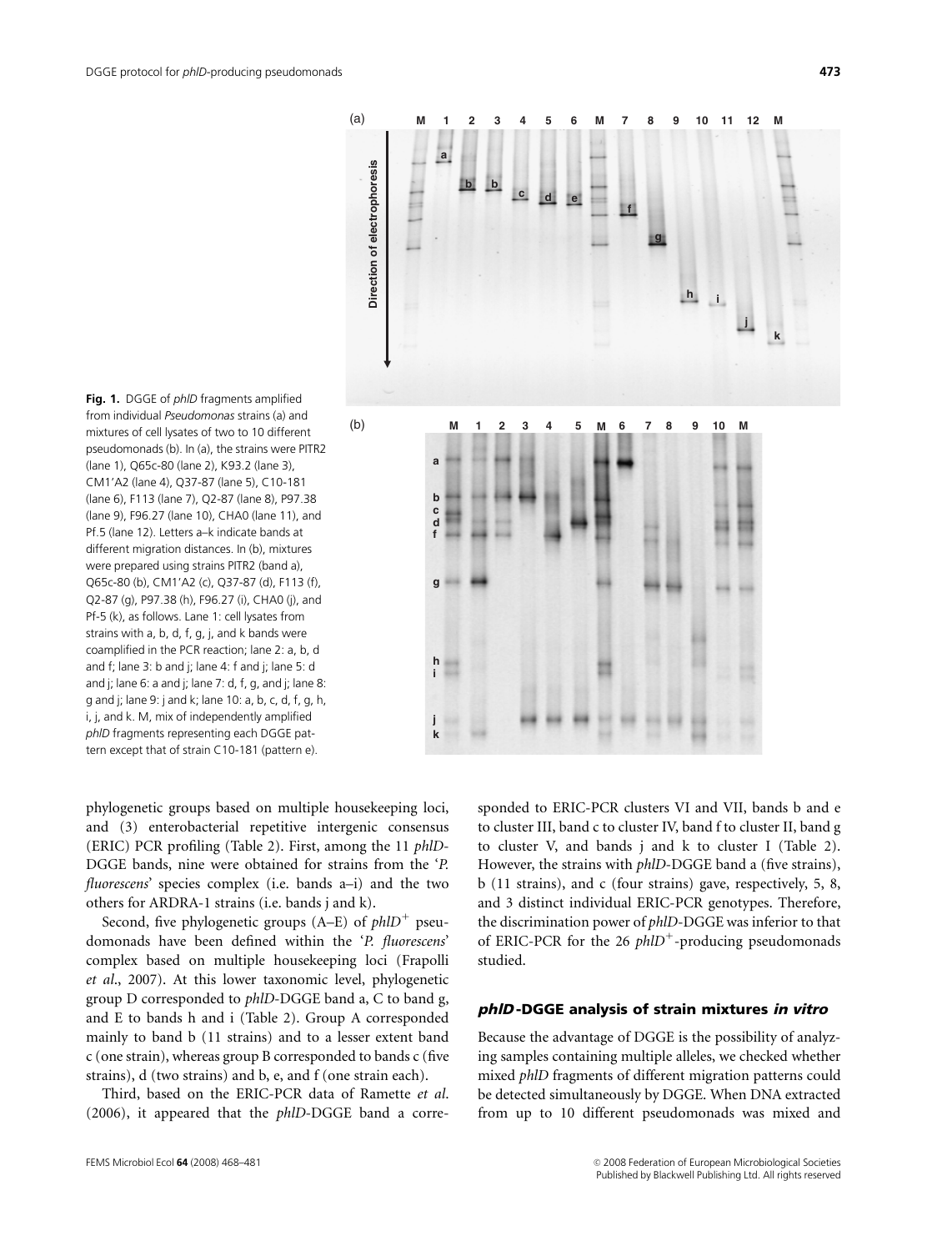|  |  |  |  | Table 2. Relationship between <i>phID-DGGE</i> bands and genotypic characteristics of PhI-producing pseudomonads |
|--|--|--|--|------------------------------------------------------------------------------------------------------------------|
|--|--|--|--|------------------------------------------------------------------------------------------------------------------|

|                      |                                     | phID properties             |                              |                                           |                                   | ERIC-PCR properties                       |                            |
|----------------------|-------------------------------------|-----------------------------|------------------------------|-------------------------------------------|-----------------------------------|-------------------------------------------|----------------------------|
| <b>DGGE</b><br>band* | <b>Strains</b>                      | phID<br>allele <sup>†</sup> | phID<br>cluster <sup>#</sup> | phID restriction<br>analysis <sup>§</sup> | Multilocus<br>groups <sup>¶</sup> | <b>ERIC-PCR</b><br>genotype <sup>††</sup> | <b>ERIC-PCR</b><br>cluster |
| a                    | PITR2                               | a <sub>1</sub>              | 6                            | <b>DCCC</b>                               | D                                 | S                                         | VI                         |
|                      | C10-190, C10-189                    | a2                          | 6                            | <b>DCCC</b>                               | D                                 | Q, T                                      | VII                        |
|                      | C10-205, C10-186                    | a3                          | 6                            | <b>DCCC</b>                               | D                                 | R, U                                      | VII                        |
|                      | PILH1                               | a <sub>4</sub>              | 6                            | $_{\pm *}$                                | D                                 |                                           |                            |
| b                    | Q65c-80                             | b <sub>1</sub>              | 5                            | <b>FBDC</b>                               | A                                 | F                                         | $\mathbf{III}$             |
|                      | P97.30, K94.31, C6-9, C6-16, S7- b2 |                             | 5                            | <b>FDBC</b>                               | Α                                 | $-$ , $-$ , D, D, E,                      | Ш                          |
|                      | 46, S8-151, C6-11, S7-29 and S7- b3 |                             | 5                            | <b>FBDC</b>                               | A                                 | G, J, H, I                                | $\mathbf{III}$             |
|                      | 52                                  |                             |                              |                                           |                                   |                                           |                            |
|                      | $S7 - 42$                           | b <sub>4</sub>              | $\overline{2}$               |                                           | B                                 | К                                         |                            |
|                      | K93.2                               |                             |                              |                                           |                                   |                                           |                            |
| C                    | $CM1'$ A2                           | C <sub>1</sub>              | 5                            |                                           | Α                                 |                                           |                            |
|                      | $C10-197$                           | c2                          |                              | <b>HBNC</b>                               | B                                 | N                                         | IV                         |
|                      | $C10-204$                           | c3                          |                              | <b>HBDC</b>                               | B                                 | M                                         | IV                         |
|                      | S8-110 and S8-130                   | c4                          |                              | <b>HBNC</b>                               | B                                 | M, O                                      | IV                         |
|                      | P12                                 | c5                          |                              |                                           | B                                 |                                           |                            |
| d                    | Q37-87                              | d1                          | 4                            |                                           | B                                 |                                           |                            |
|                      | K94.37                              | d2                          | $\overline{2}$               |                                           | B                                 |                                           |                            |
| e                    | $C10-181$                           | e1                          | 1                            | <b>JDCC</b>                               | B                                 | S                                         | Ш                          |
| $\mathsf{f}$         | F113                                | f1                          |                              | <b>GBCC</b>                               | B                                 | C                                         | Ш                          |
| g                    | $Q2 - 87$                           | g1                          | 7                            | <b>BBBB</b>                               | C                                 | P                                         | V                          |
| h                    | P97.38                              | h1                          | 8                            |                                           | E                                 |                                           |                            |
|                      | F96.27                              | i1                          | 8                            |                                           | E                                 |                                           |                            |
|                      | CHA0                                | j1                          | 9                            | <b>AAAA</b>                               | F                                 | Α                                         |                            |
|                      | C6-2, S8-62 and C6-23               | j2                          | 9                            | <b>AAAA</b>                               | F                                 | Α                                         |                            |
| k                    | Pf-5                                | k <sub>1</sub>              | 9                            | <b>AAAA</b>                               | F                                 | B                                         |                            |

Migration of bands consisting of 628-bp phlD sequence and the 40-bp GC clamp.

 $\bar{p}$  Differences between  $ph$  alleles were determined from the alignment of 620 nucleotides.

<sup>‡</sup>The *phID* clusters were those determined in Fig. 2.

<sup>§</sup>Restriction analysis was done by Ramette *et al.* (2006), one enzyme at a time, using respectively HaeIII, CfoI, MspI, and NdeII. Restriction profiles of strains C6-11, S7-29, S7-52 and S8-130 have been corrected in comparison with data in Ramette et al. (2006).

z Multilocus groups were determined by Frapolli et al. (2007) based on phylogenetic analysis of concatenated sequences for 10 housekeeping genes.

<sup>ll</sup>ERIC-PCR clusters and genotypes were determined in Ramette *et al.* (2006).<br>\*\*Not determined.

 $^{\dagger\dagger}$ When more than one strain, the order of letters corresponds to the order in which strains are listed.

coamplified by PCR, all corresponding strains could be recovered by phlD-DGGE, i.e. the expected migration patterns were all present on the gel (Fig. 1b). However, the intensity of the bands for strains F96.27, P97.38, CHA0, and Pf-5 (all present in the part of gel with high denaturant concentration) was weaker compared with that of the other strains.

# phlD -DGGE analysis of indigenous pseudomonads in two nonsterile soils and impact of sample preparation on phlD -DGGE patterns

phlD-DGGE analysis of indigenous rhizosphere pseudomonads was performed in soils MS8 and MC112, using 16

Fig. 2. UPGMA tree inferred from partial phlD sequences obtained in this and previous studies. Except for reference strains CHA0, CM1'A2, K93.2, P12, and P97.38, phID sequences for Pseudomonas isolates from Morens are named according to the soil of origin (S7-, S8-, C6-, C10-, or C112-), followed by a strain number. phlD sequences for PCR clones (from MPN culture or rhizosphere DNA) are named according to the soil of origin (S8-, C6-, or C112-), followed by (1) the abbreviation mc (for MPN culture) or rd (for rhizosphere DNA) and (2) plant (x) and clone (y) numbers (i.e. x.y). In addition to sequence names, soil harvest time is indicated in parenthesis i.e. A99 (April 1999; isolates described in Ramette et al., 2003, 2006), N03 (November 2003), and J06 (June 2006). For visual clarity, *phlD* sequences from Morens suppressive soils MS7 and MS8 are depicted by ▲ and ■, respectively, and those from Morens conducive soils C6, C10, and C112 by  $\triangle$ ,  $\Box$ , and  $\diamond$ , respectively. The *phID*-DGGE band and (when available) allele are shown using letters a–k and m–o, followed by numbers. For phlD sequences obtained in previous studies, the accession number is given in parenthesis. Clusters were arbitrarily defined at a similarity level of 99.1%. Bootstrap values  $>$  50% are shown.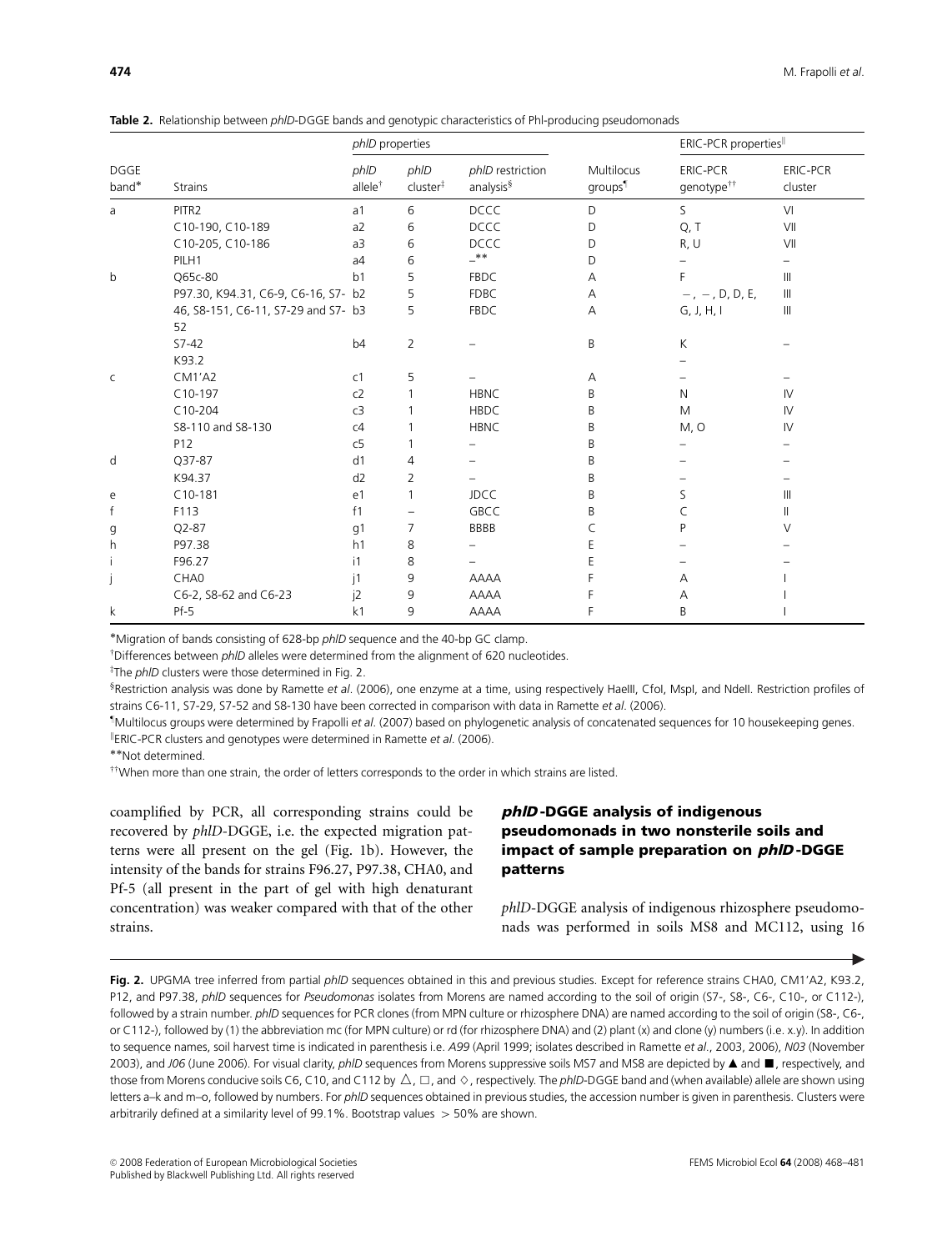with noninoculated plants). Therefore, for simplicity, the

results for inoculated and noninoculated plants are shown without distinction (Table 3 and Fig. 3). The DGGE profiles varied when processing  $phID<sup>+</sup>$  Pseudomonas isolates, MPN cultures, or total rhizosphere DNA.  $phID<sup>+</sup>$  Pseudomonas

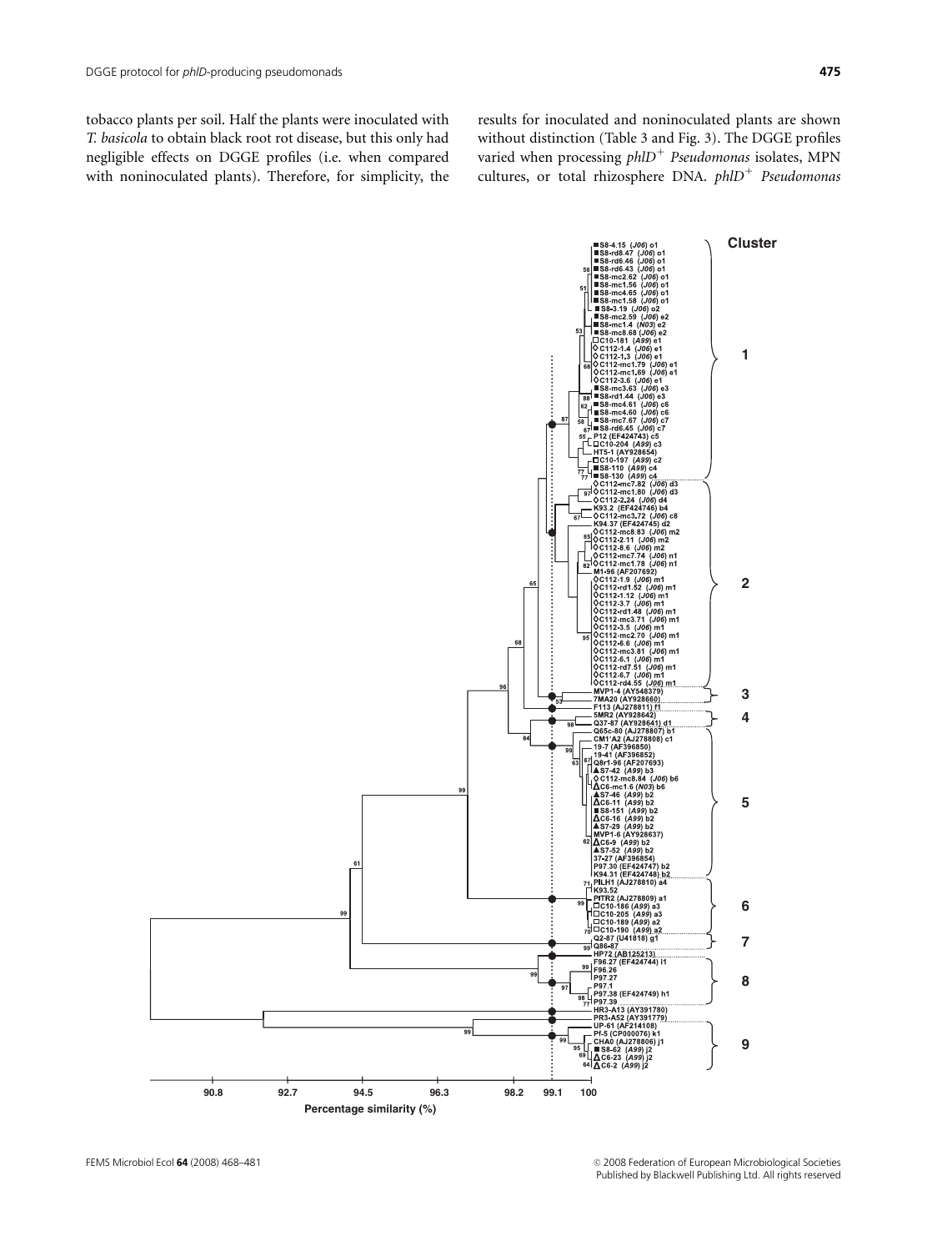|                                       | Number of positive phID | Samples analyzed | DGGE bands             | <b>Total DGGE</b>  | Sequenced          | Number<br>of alleles |
|---------------------------------------|-------------------------|------------------|------------------------|--------------------|--------------------|----------------------|
|                                       | amplifications*         | by DGGE          | per plant <sup>†</sup> | bands <sup>‡</sup> | bands <sup>§</sup> |                      |
| Pseudomonas consortia in MPN cultures |                         |                  |                        |                    |                    |                      |
| MS8                                   | 64/64                   | 64               |                        |                    |                    |                      |
| MC112                                 | 64/64                   | 64               |                        | 6                  | 13                 | 6                    |
| Pseudomonas colonies                  |                         |                  |                        |                    |                    |                      |
| MS8                                   | 2/384                   |                  |                        |                    |                    |                      |
| MC112                                 | 120/303                 | 107              |                        | 4                  | 13                 | 4                    |
| Rhizosphere DNA                       |                         |                  |                        |                    |                    |                      |
| MS8                                   | 16/16                   | 16               |                        |                    |                    |                      |
| MC112                                 | 16/16                   | 16               |                        |                    | $4^{\bullet}$      |                      |

Table 3. DGGE analysis of phlD genes for indigenous pseudomonads using MPN cultures, Pseudomonas colonies, and rhizosphere DNA

\*The number of positive phID amplifications with primers B2BF/BPR4 out of the total number of samples when studying (1) MPN wells at the  $10^{-1}$ dilution (four wells for each of the 16 plants; MPN culture approach), (2) randomly-selected colonies (up to 24 colonies for each of the 16 plants; Pseudomonas colony approach), and (3) rhizosphere DNA extracts (one DNA extract for each of the 16 plants; rhizosphere DNA approach). In all cases, the 16 plants consisted of eight Thielaviopsis basicola-inoculated and eight noninoculated plants.

 $\scriptstyle\rm T$ Total number of different DGGE bands when considering together all results from one plant.

z Total number of different DGGE bands when considering together all results from all 16 plants.

‰ Each band was sequenced one to three times (using PCR products from the same plant or different plants).

 $\mathbb{I}$ Sequencing of DGGE band n (Fig. 1b) was not successful.

isolates represented two of the 384 Pseudomonas colonies from soil MS8 vs. 120 of the 303 colonies from soil MC112 (Table 3). Overall, these 122  $phID<sup>+</sup>$  Pseudomonas isolates gave a total of five different DGGE bands.

When  $phID<sup>+</sup>$  Pseudomonas consortia enriched in MPN cultures were studied (four wells per plant at the  $10^{-1}$ dilution, 128 wells in total), a total of seven different DGGE bands were obtained, four of them already found with isolates (Table 3). For each treatment, the same phlD bands were obtained in all four replicates (data not shown). When more diluted *phlD*-positive wells (i.e.  $10^{-2}$  to  $10^{-5}$  dilutions) were compared with the  $10^{-1}$  dilution (done only for T. basicola-inoculated plants), the number of bands was lower (i.e. six bands at  $10^{-2}$ , six at  $10^{-3}$ , four at  $10^{-4}$ , and four at  $10^{-5}$ ). However, a new band was obtained at both the  $10^{-3}$  and the  $10^{-5}$  dilutions and so, based on all dilutions, a total of eight different DGGE bands were found. When considering individual plants, up to 3, 2, and 1 bands were identified at, respectively, the  $10^{-1}$  and  $10^{-2}$  dilutions, the  $10^{-3}$  and  $10^{-4}$  dilutions, and the  $10^{-5}$  dilution.

Direct analysis of total rhizosphere DNA for the 32 plants studied gave five different DGGE bands (Table 3). All of them were already found with MPN cultures and sometimes also with isolates, although distinct samples were used to obtain rhizosphere DNA.

From a given soil, up to three different phlD-DGGE bands were obtained per plant with the MPN approach vs. up to two when using colonies or rhizosphere DNA (Table 3). When combining all the results for the two soils, it appears that the highest number of DGGE bands was found when analyzing MPN cultures at the lowest dilution  $(10^{-1})$ . Sequencing indicated that bands recovered

with all three methods did not always display the same sequence, but this was also the case when comparing the same band obtained on different occasions with the same method (Fig. 3). Five different *phlD* alleles were found in MPN cultures from soil MS8 (harvested in June 2006), all of which differed from the five alleles evidenced by Ramette et al. (2003) in rhizosphere isolates from the same soil (harvested in April 1999). In conclusion, the most extensive results were found with the MPN method, and the other rhizosphere experiment was performed using this method.

# phlD -DGGE analysis of Pseudomonas mixtures inoculated in two nonsterile soils

Strains CHA0 (group ARDRA-1), F113, and PITR2 (both belonging to the 'P. fluorescens' complex) were coinoculated at the same amounts to nonsterile soil where tobacco plants were growing, and rhizosphere extracts were obtained after another week of plant growth. phlD-DGGE analysis of rhizosphere extracts after incubation in MPN cultures produced the three bands corresponding to strains PITR2 (i.e. band a), F113 (f), and CHA0 (j) in soil MS8 and the two bands corresponding to strains F113 and CHA0 in soil MC6 (Fig. 4). Indeed, band sequencing evidenced the alleles of strains PITR2 (a1), F113 (f1, found twice), and CHA0 (j1). The bands produced by the three inoculants were not found when studying noninoculated soil.

The inoculation experiment was also a first opportunity to assess the potential of phlD-DGGE to evidence indigenous  $phID<sup>+</sup>$  pseudomonads. In the noninoculated controls, one band (i.e. band e; Fig. 4) with the migration pattern of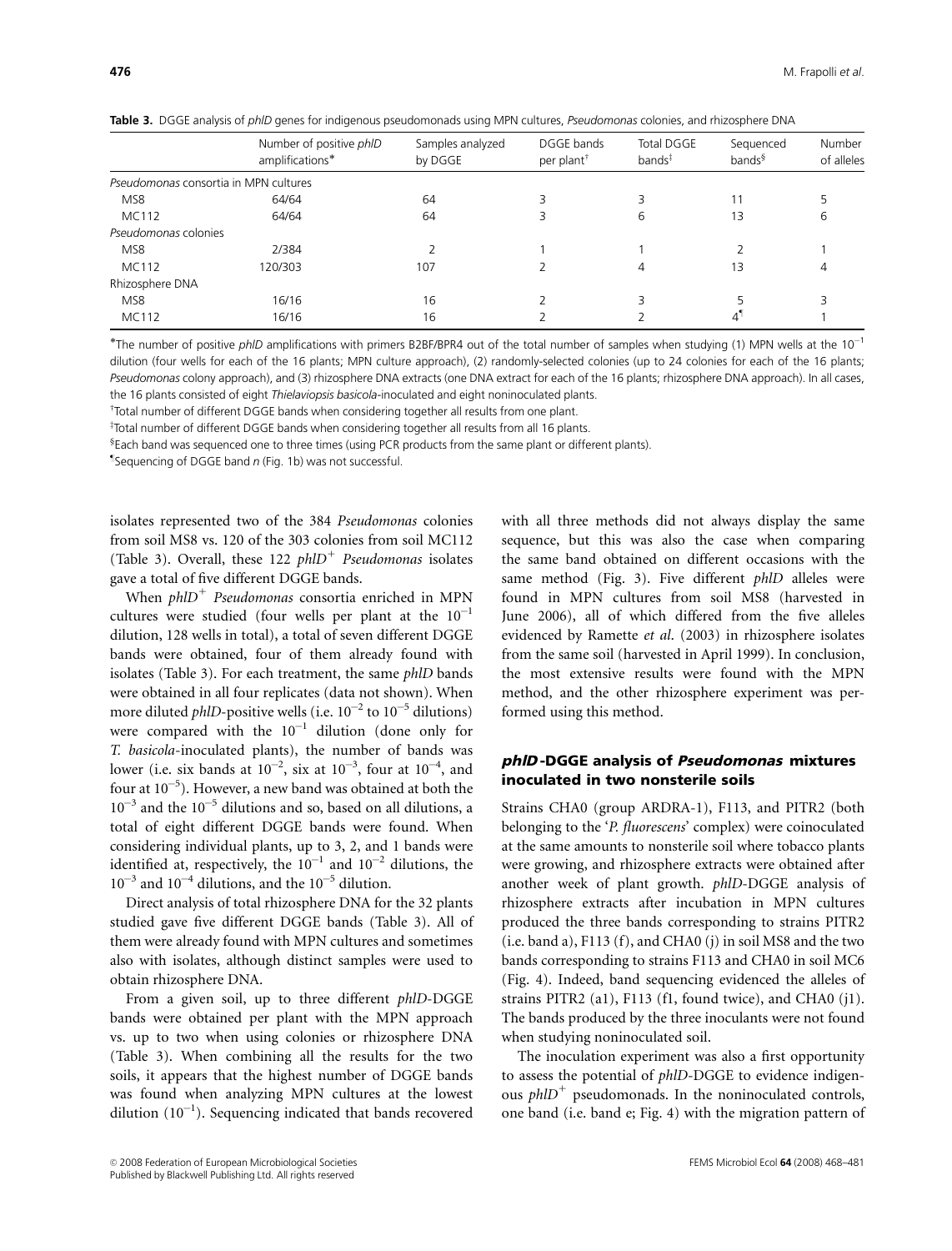|                                                                |                                                         | MS8             |                       | <b>MC112</b>                                                   |                  |            |
|----------------------------------------------------------------|---------------------------------------------------------|-----------------|-----------------------|----------------------------------------------------------------|------------------|------------|
| <b>Marker</b>                                                  | <b>MPN</b>                                              | <b>Isolates</b> | <b>DNA</b>            | <b>MPN</b>                                                     | <b>Isolates</b>  | <b>DNA</b> |
| <b>PITR2 (a1)</b>                                              |                                                         |                 |                       |                                                                |                  |            |
| Q65c-80 (b1)<br><b>Contract</b>                                |                                                         |                 |                       | $=$ b6                                                         |                  |            |
| CM1'A2 (c1)<br>Q37-87 (d1)<br>$=$<br>C10-181 (e1)<br>F113 (f1) | $=$ $c6, c7$<br>e <sub>2</sub> , e <sub>3</sub><br>— o1 | $= 02$          | c7<br>e3<br><b>o1</b> | . с8<br>$\sum_{\substack{d_3 \text{min} \ n_1, m_2}}^{\infty}$ | $\sum_{n=1}^{d}$ | m1<br>— n  |

Fig. 3. ph/D-DGGE banding patterns obtained from the tobacco rhizosphere of soils MS8 and MC112 based on the MPN culture approach (MPN), Pseudomonas colonies (isolates), and rhizosphere DNA (DNA). Band positions are indicated with letters a–f (for bands of collection strains) and m–o (for new bands), and different numbers are used for bands of the same position but different phID sequences. The bands displayed summarize all results obtained with both Thielaviopsis basicola-inoculated and noninoculated plants.

that produced by strain C10-181 was found in MS8, and another band (band b) was present in MC6. Based on 545 aligned sites, the sequence of the phlD band recovered from MS8 did not match the sequence of any of the inoculants. The sequence of the phlD band found in MC6 (i.e. b1) matched the sequence from a strain isolated three years later in another conducive soil (MC112).

Indigenous  $phID<sup>+</sup>$  pseudomonads were also evidenced in Pseudomonas-inoculated soil. DGGE analysis and sequencing indicated that phlD-DGGE band e1 found in noninoculated MS8 soil was also identified when inoculation was performed, whereas in soil MC6, band b1 was evidenced only in the noninoculated soil (Fig. 4).

#### Detection limit for phlD -DGGE

When phlD-DGGE was performed after enrichment in MPN cultures, the theoretical detection limit was  $5 \times 10^4$  cells  $g^{-1}$ soil based on the analysis of the first dilution in the microtiter plate (which can be lowered if the dilution process is changed). When total soil DNA was used directly, the experimental detection limit based on visual observation of the *phlD* amplicon was  $10^5$  CFU g<sup>-1</sup> soil with Q2-87, for which *phlD* was readily amplified by the primer set chosen. The detection limit was only  $10^7$  CFU g<sup>-1</sup> soil with CHA0, a strain for which there were three mismatches for each of the primers. DGGE analysis of the amplicons confirmed the presence of phlD bands corresponding either to CHA0 or to Q2-87 (data not shown). No other bands were observed.

# Comparison of the new phlD alleles evidenced in this study

The UPGMA tree in Fig. 2 was inferred based on 545-bp phlD sequences (1) from collection strains of the present (i.e. 27 of 36 strains listed in Table 1 plus Q86-87, F96.26, P97.39,

DGGE analysis) and previous studies (23 sequences representing the main alleles documented so far) and (2) obtained here when studying soils MS8, MC6, and MC112 (48 sequences). The latter sequences, which corresponded mostly to new phlD alleles (43 of 48), clustered within three of the nine clusters defined in the tree (i.e. clusters 1, 2, and 5) next to previously known sequences. Cluster 1 gathered 20 sequences from MS8 and five sequences from MC112 (as well as two earlier sequences from Morens conducive soil MC10), cluster 2 gathered 23 sequences from MC112, and cluster 5 gathered one sequence from MC112 and one sequence from MC6 (as well as three earlier sequences from MC6, one from MS8, and four from Morens suppressive soil MS7). No phlD allele from this study was found in other clusters although clusters 3, 6, and 9 contain earlier sequences from Morens soils MS8, MC6, and MC10. The neighbor-joining tree inferred from the same set of sequences was very similar to the UPGMA tree (data not shown).

K93.52, P97.1, P97.27, and K94.38, which were not used in

# **Discussion**

This work was undertaken to improve the phlD-DGGE approach developed by Bergsma-Vlami et al. (2005b) for analysis of Phl-producing pseudomonads, which play an important role in biocontrol interactions. More specifically, the aim was (1) to enable DGGE analysis of all phlD alleles using a single phlD-DGGE protocol rather than having to combine two protocols, (2) to monitor not only Pseudomonas inoculants but also to extend the analysis to indigenous pseudomonads, (3) to use a larger phlD amplicon, thereby enhancing polymorphism, (4) to identify the most efficient sample preparation method to recover high Pseudomonas diversity, and (5) to strengthen DGGE data by sequencing of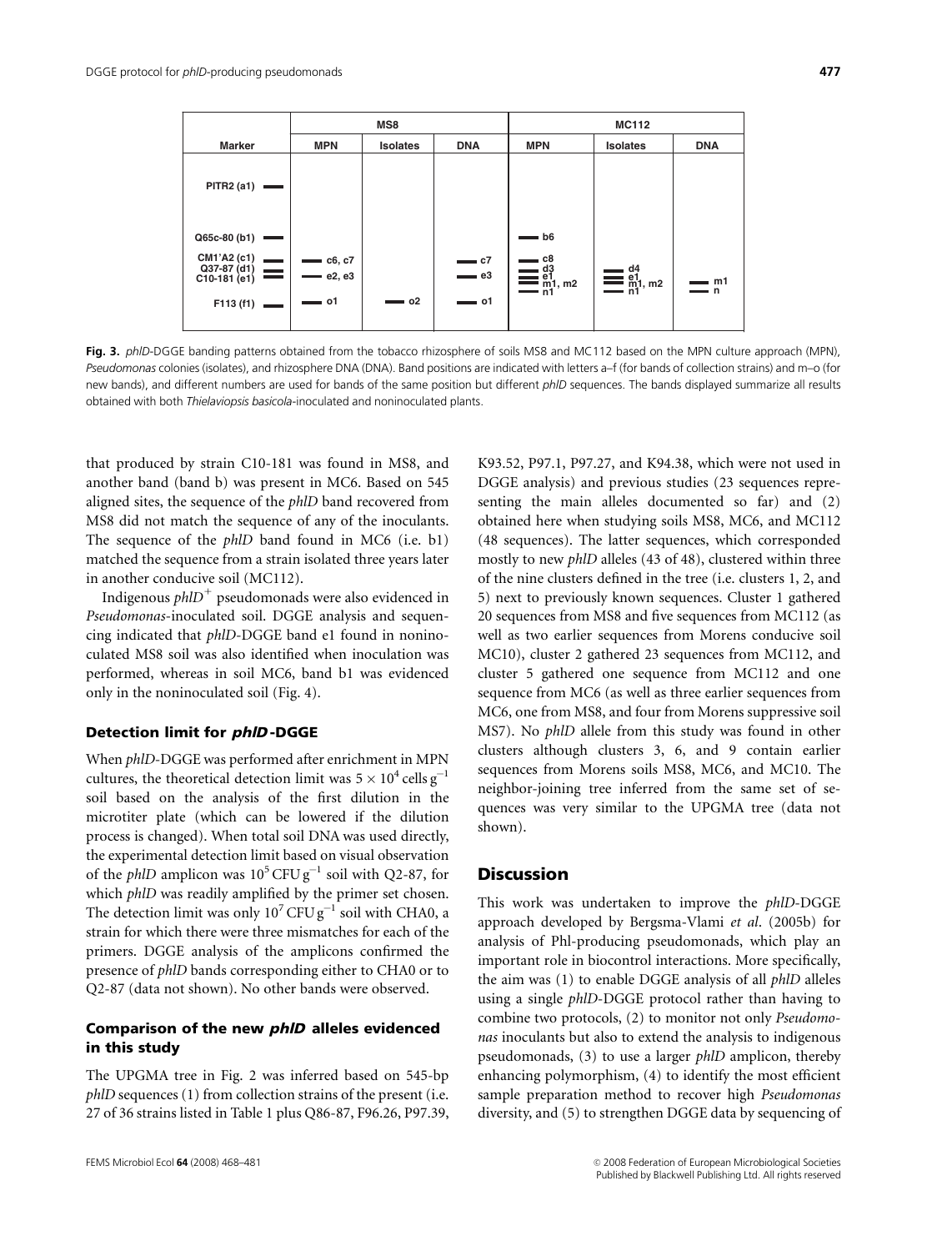

Fig. 4. *phID-DGGE* analysis of the rhizosphere of tobacco plants grown in non-sterile soils MS8 and MC6 inoculated or not with a mixture of  $phID<sup>+</sup> Pseudomonas strains CHAO (band i).$ F113 (f), and PITR2 (a). Each lane shows the results from one replicate (i.e. one plant). DNA from circled bands was sequenced. M, mix of independently amplified phlD fragments representing DGGE patterns a, b, c, d, f, g, h, j, and k. Inoculated, soils inoculated with CHA0, F113, and PITR2; Control, noninoculated soils. Unlike in the previous soil experiment (Fig. 3), samples were not treated with Mung Bean nuclease, which resulted in the presence of a heteroduplex band (arrow).

phlD-DGGE bands recovered from the gels. Soil experiments were condusted with Morens soils because they harbor a diverse range of indigenous Phl-producing pseudomonads (Ramette et al., 2006), which collectively colonize tobacco roots at levels of  $10^5$  cells  $g^{-1}$  or higher.

First, PCR primers and PCR conditions derived from McSpadden Gardener et al. (2001) were chosen to allow simultaneous *phlD* analysis of two phylogenetically contrasted groups. The first one is a group of related Pseudomonas species corresponding (or closely related) to Pseudomonas aurantiaca, Pseudomonas brassicacearum, Pseudomonas fluorescens, Pseudomonas kilonensis, Pseudomonas Synxantha, and Pseudomonas thivervalensis, which all fall within the 'P. fluorescens' species complex. The second is group ARDRA-1 (Keel et al., 1996), which does not belong to any established species complex but rather falls in between the 'Pseudomonas chlororaphis' and 'Pseudomonas syringae' complexes. Because the phylogenetic distance between both groups of Phl-producing pseudomonads is extensive, the divergence level can make it difficult to design primers and PCR conditions effective with both types of pseudomonads, as found previously in phlD restriction studies (Wang et al., 2001). Here, indeed, phlD amplification was less efficient for certain strains than others, as shown when studying strain mixtures (Fig. 1b), which may be explained at least in part by mismatches at PCR priming sites (not shown). Yet, the design of a common DGGE

protocol effective with all phlD alleles was successful, and it was an important goal because both groups of Phl-producing pseudomonads can coexist in certain rhizospheres (Ramette et al., 2003, 2006). The two previous phlD-DGGE protocols enabled simultaneous detection of multiple phlD alleles, but only one group of Phl-producing pseudomonads could be studied at a time (Bergsma-Vlami et al., 2005b).

Second, the DGGE approach of Bergsma-Vlami et al. (2005b) was successfully used to detect mixtures of Phlproducing Pseudomonas inoculants after rhizosphere DNA extraction, and similar findings were obtained in the current work when coinoculating tobacco with ARDRA-1 strain CHA0 and two strains from the 'P. fluorescens' species complex (Fig. 4). In Bergsma-Vlami et al. (2005b) the applicability of phlD-DGGE to assess indigenous pseudomonads was not tested extensively, despite their importance in disease-suppressive soils (Weller et al., 2002; Haas & Défago, 2005). Here, several different phlD-DGGE bands corresponding to distinct phlD alleles were recovered from the rhizosphere of tobacco grown in soil not inoculated with pseudomonads, including alleles not documented in previous studies. The comparison of a suppressive soil and a conducive soil evidenced different phlD-DGGE banding patterns and phlD alleles (Fig. 3), which strengthened previous results from the study of Pseudomonas isolates (Ramette et al., 2006) and substantiated the usefulness of the current DGGE protocol. Pseudomonads comparable to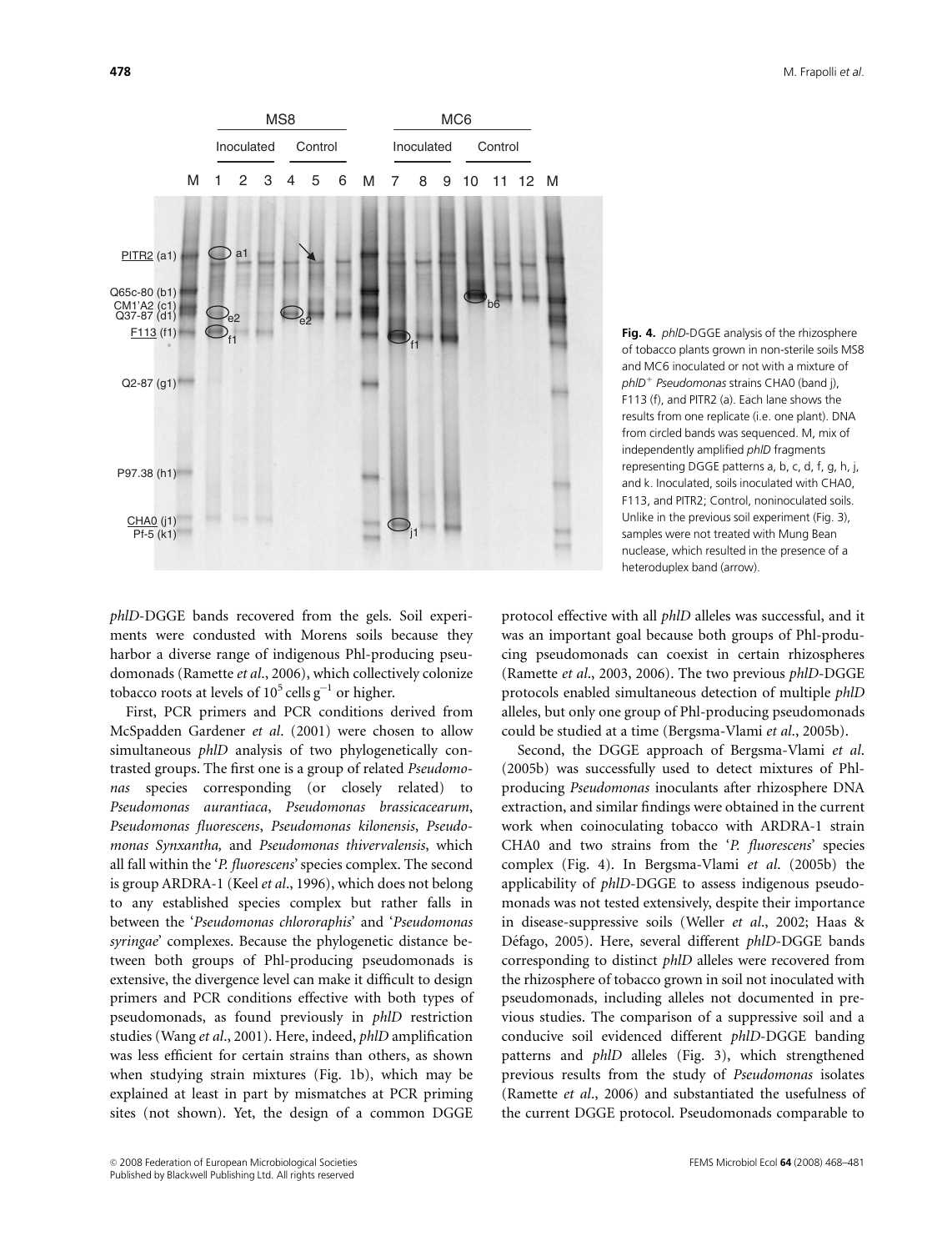the model strain CHA0 were not found, in accordance with previous findings on strain endemism at Morens and the absence of strain CHA0 among the dominant strains of soils MS8 and MC112 (Ramette et al., 2006).

Third, the 628-bp *phlD* fragment used in this study displayed more polymorphic sites (210 vs. 107 when considering the alignment of 36 *phlD* sequences of the strains listed in Table 1) than the 349-bp fragment in Bergsma-Vlami et al. (2005b). For instance, ARDRA-1 strains CHA0 and Pf-5 could be discriminated using the DGGE protocol developed here, unlike the ones of Bergsma-Vlami et al. (2005b). The tree inferred from partial phlD sequences (Fig. 2) gave nine UPGMA clusters of DGGE alleles at a similarity level of 99.1%. Most strains with the same or a similar DGGE band clustered together in the phlD tree (Fig. 2), and phlD clustering of strains was similar to that obtained with the ERIC-PCR method. The current phlD-DGGE protocol was less effective than ERIC-PCR but similar to phlD restriction analysis in its ability to discriminate different  $phID^+$  strains (Table 2). In comparison with phlD restriction, however, phlD-DGGE had the advantage of allowing (1) discrimination within group ARDRA-1, one of the two taxonomic groups harboring Phl-producing pseudomonads, and (2) analysis of strain mixtures (also in contrast to ERIC-PCR). Therefore, it appears that this phlD-DGGE protocol was promising to monitor dominant phlD alleles in rhizosphere studies.

Fourth, the method of Bergsma-Vlami et al. (2005b) has not been tested directly on rhizosphere DNA extracts of plants not inoculated with pseudomonads, which prompted a comparison of various modes of template preparation. When different sample preparations were tested, it appeared that the highest numbers of phlD bands and alleles were found by DGGE analysis of indigenous  $phID<sup>+</sup>$  Pseudomonas consortia after incubation of rhizosphere extracts in semiselective medium (i.e. the MPN approach) (Fig. 3). It was the case when considering results for individual plants or after combining all the results of the study. This came as a surprise, because the analysis of culturable bacteria is assumed to underestimate the total level of diversityconsiderably because only a minority of species are culturable under a given set of conditions (Amann et al., 1995), and this justifies the use of culture-independent methods based on direct analysis of environmental DNA extracts (Sanguin et al., 2006). Yet, the results obtained with culture-independent methods can be affected by several factors including (1) varying DNA recovery depending on the extraction method used (Martin-Laurent et al., 2001), leading to a bias in the dominance and composition of genotypes, and (2) soil humic acids, which can reduce the performance of PCR (von Wintzingerode et al., 1997). One explanation for the higher diversity of  $phID<sup>+</sup>$  pseudomonads with MPN cultures could be that the samples used for DNA extraction

consisted of more rhizosphere soil than roots compared with the other two approaches. In addition, it is likely that the incubation of indigenous  $phID<sup>+</sup>$  Pseudomonas consortia in MPN cultures provided favorable conditions to recover a diverse range of these bacteria, because (1) although  $phID^+$ Pseudomonas strains may enter a viable but a nonculturable physiological status (Mascher et al., 2003), as a whole, Pseudomonas species correspond to culturable taxa (Troxler et al., 1997), (2)  $KB^{+++}$  is suitable for contrasted taxonomic groups of  $phID^+$  pseudomonads (Raaijmakers *et al.*, 1997), which probably enabled growth of minority strains above the PCR detection limit, as suggested by Bergsma-Vlami et al. (2005b), and (3) PCR is more effective in pseudomonads during growth than when exposed to stress (Rezzonico et al., 2003).

Fifth, while direct sequencing of phlD-DGGE bands was not performed in Bergsma-Vlami et al. (2005b), it was done in the current work. The results with indigenous pseudomonads showed that a given band could be produced by phlD fragments of different sequences (Fig. 3). Together with the results from collection strains, it appears that the electrophoretic mobility was influenced mainly by the GC content, as expected. However, the findings suggest that the position of the melting domains within the amplicon also played a (smaller) role, as proposed by Muyzer & Smalla (1998) for 16S rRNA gene.

In conclusion, this phlD-DGGE protocol is an improvement in comparison with the two protocols of Bergsma-Vlami et al. (2005b). It is a useful tool (1) to screen for different phlD alleles within a collection of cultured *phlD<sup>+</sup>* Pseudomonas strains, (2) to monitor the fate of  $phID^+$  inoculants in the rhizosphere (provided the inocula are dense enough to be detected), and (3) to assess rhizosphere  $phID^+$  consortia (when applied in combination with an enrichment strategy such as the MPN approach). Indeed, this protocol proved effective for deepening our understanding of the diversity of  $phID^+$ Pseudomonas populations present in a disease-suppressive and a conducive soil (proof of principle), and it will be useful in future studies aiming at characterizing suppressive soils and more generally the microbiological basis of soil quality.

#### Acknowledgements

We thank A. Ramette (currently at the Max Planck Institute for Marine Microbiology, Bremen, Germany) and M. Maurhofer (Plant Pathology Group, ETH, Zurich, Switzerland) for advice and S. Ernst (Plant Pathology Group, ETH, Zurich, Switzerland) for technical assistance. This work was supported in part by the Swiss National Foundation for Scientific Research (project 031-6404800).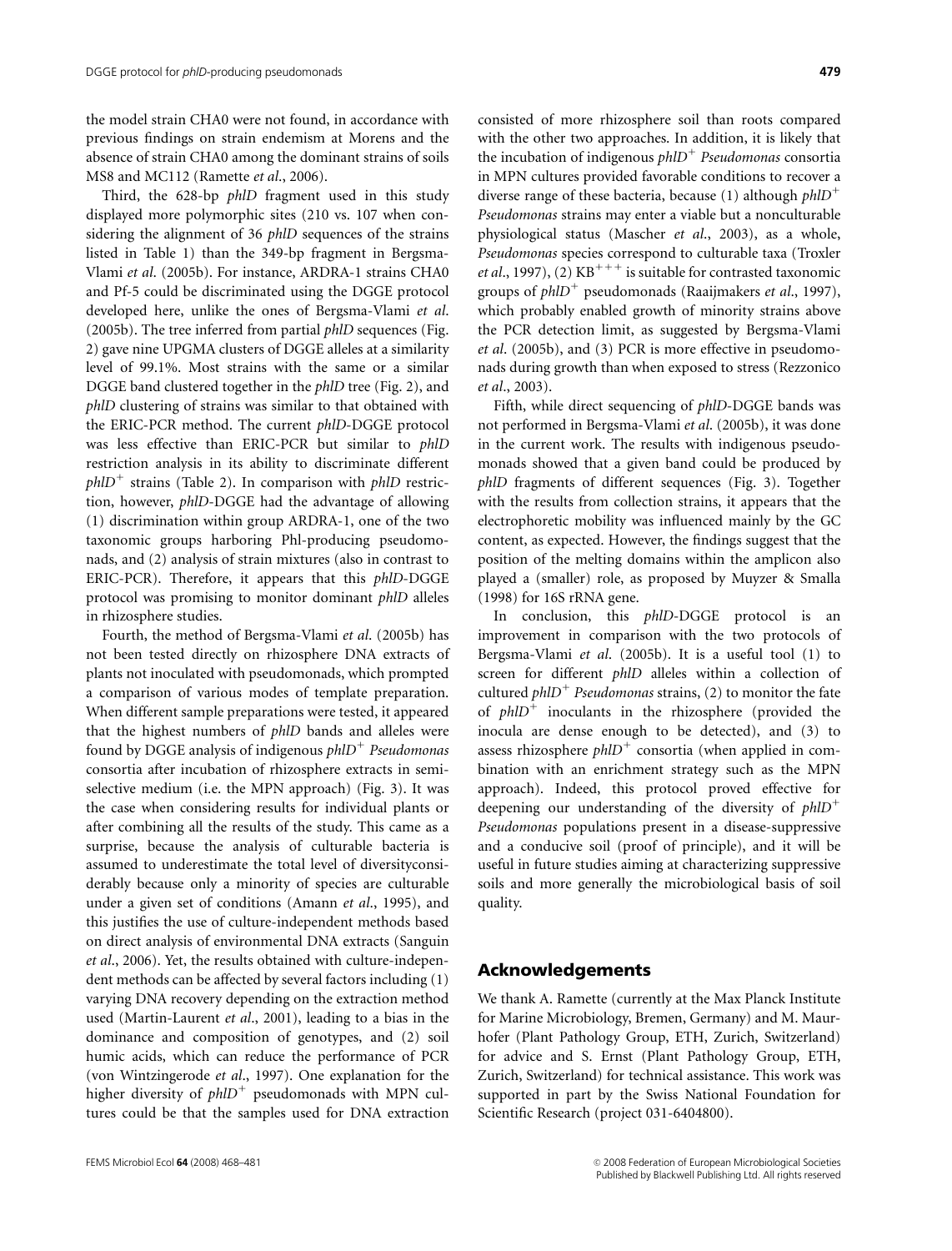# References

- Amann RI, Ludwig W & Schleifer KH (1995) Phylogenetic identification and in situ detection of individual microbial cells without cultivation. Microbiol Rev 59: 143–169.
- Bergsma-Vlami M, Prins ME & Raaijmakers JM (2005a) Influence of plant species on population dynamics, genotypic diversity and antibiotic production in the rhizosphere by indigenous Pseudomonas spp. FEMS Microbiol Ecol 52: 59–69.
- Bergsma-Vlami M, Prins ME, Staats M & Raaijmakers JM (2005b) Assessment of genotypic diversity of antibioticproducing Pseudomonas species in the rhizosphere by denaturing gradient gel electrophoresis. Appl Environ Microbiol 71: 993–1003.
- Castresana J (2000) Selection of conserved blocks from multiple alignments for their use in phylogenetic analysis. Mol Biol Evol  $17.540 - 552$
- De La Fuente L, Mavrodi DV, Landa BB, Thomashow LS & Weller DM (2006) phlD-based genetic diversity and detection of genotypes of 2,4-diacetylphloroglucinol-producing Pseudomonas fluorescens. FEMS Microbiol Ecol 56: 64–78.
- de Souza JT, Weller DM & Raaijmakers JM (2003) Frequency, diversity, and activity of 2,4-diacetylphloroglucinol-producing fluorescent Pseudomonas spp. in Dutch take-all decline soils. Phytopathology 93: 54–63.
- Duffy B, Keel C & Défago G (2004) Potential role of pathogen signaling in multitrophic plant–microbe interactions involved in disease protection. Appl Environ Microbiol 70: 1836–1842.
- Fenton AM, Stephens PM, Crowley J, O'Callaghan M & O'Gara F (1992) Exploitation of gene(s) involved in 2,4 diacetylphloroglucinol biosynthesis to confer a new biocontrol capability to a Pseudomonas strain. Appl Environ Microbiol 58: 3873–3878.
- Frapolli M, Défago G & Moënne-Loccoz Y (2007) Multilocus sequence analysis of biocontrol fluorescent Pseudomonas spp. producing the antifungal compound 2,4 diacetylphloroglucinol. Environ Microbiol 9: 1939–1955.
- Fuchs J & Defago G (1991) Protection of cucumber plants against black root rot caused by Phomopsis sclerotioides with rhizobacteria. Plant Growth-Promoting Rhizobacteria–Progress and Prospects (Keel C, Koller R & Defago G, eds), pp. 57–62. IOBC/WPRS (Bull XIV/8), Interlaken, Switzerland.
- Haas D & Défago G (2005) Biological control of soil-borne pathogens by fluorescent pseudomonads. Nat Rev Microbiol 3: 307–319.
- Harrison LA, Letendre L, Kovacevich PA, Pierson EA & Weller DM (1993) Purification of an antibiotic effective against Gaeumannomyces graminis var. tritici produced by a biocontrol agent Pseudomonas aureofaciens. Soil Biol Biochem 25: 215–221.
- Howell CR & Stipanovich RD (1979) Control of Rhizoctonia solani on cotton seedlings with Pseudomonas fluorescens and with an antibiotic produced by the bacterium. Phytopathology 69: 480–482.
- Iavicoli A, Boutet E, Buchala A & Metraux JP (2003) Induced systemic resistance in Arabidopsis thaliana in response to root

inoculation with Pseudomonas fluorescens CHA0. Mol Plant–Microbe Interact 16: 851–858.

- Keel C, Schnider U, Maurhofer M, Voisard C, Laville J, Burger U, Wirthner P, Haas D & Défago G (1992) Suppression of root diseases by Pseudomonas fluorescens CHA0 – Importance of the bacterial secondary metabolite 2,4-diacetylphloroglucinol. Mol Plant–Microbe Interact 5: 4–13.
- Keel C, Weller DM, Natsch A, Défago G, Cook RJ & Thomashow LS (1996) Conservation of the 2,4-diacetylphloroglucinol biosynthesis locus among fluorescent Pseudomonas strains from diverse geographic locations. Appl Environ Microbiol 62: 552–563.
- King EO, Ward MK & Raney DE (1954) Two simple media for the demonstration of pyocyanin and fluorescein. J Lab Clin Med 44: 301–307.
- Kumar S, Tamura K, Jakobsen IB & Nei M (2001) MEGA2: molecular evolutionary genetics analysis software. Bioinformatics 17: 1244–1245.
- Martin-Laurent F, Philippot L, Hallet S, Chaussod R, Germon JC, Soulas G & Catroux G (2001) DNA extraction from soils: old bias for new microbial diversity analysis methods. Appl Environ Microbiol 67: 2354–2359.
- Mascher F, Schnider-Keel U, Haas D, Défago G & Moënne-Loccoz Y (2003) Persistence and cell culturability of biocontrol strain Pseudomonas fluorescens CHA0 under plough pan conditions in soil and influence of the anaerobic regulator gene anr. Environ Microbiol 5: 103–115.
- Mavrodi OV, Gardener BBM, Mavrodi DV, Bonsall RF, Weller DM & Thomashow LS (2001) Genetic diversity of phlD from 2,4-diacetylphloroglucinol-producing fluorescent Pseudomonas spp. Phytopathology 91: 35–43.
- McSpadden Gardener BB, Mavrodi DV, Thomashow LS & Weller DM (2001) A rapid polymerase chain reaction-based assay characterizing rhizosphere populations of 2,4 diacetylphloroglucinol-producing bacteria. Phytopathology 91: 44–54.
- Muyzer G & Smalla K (1998) Application of denaturing gradient gel electrophoresis (DGGE) and temperature gradient gel electrophoresis (TGGE) in microbial ecology. Antonie Van Leeuwenhoek 73: 127–141.
- Muyzer G, Dewaal EC & Uitterlinden AG (1993) Profiling of complex microbial populations by denaturing gradient gel electrophoresis analysis of polymerase chain reactionamplified genes coding for 16S ribosomal RNA. Appl Environ Microbiol 59: 695–700.
- Myers RM, Fischer SG, Lerman LS & Maniatis T (1985) Nearly all single base substitutions in DNA fragments joined to a GCclamp can be detected by denaturing gradient gel electrophoresis. Nucleic Acids Res 13: 3131–3145.
- Picard C, Di Cello F, Ventura M, Fani R & Guckert A (2000) Frequency and biodiversity of 2,4-diacetylphloroglucinolproducing bacteria isolated from the maize rhizosphere at different stages of plant growth. Appl Environ Microbiol 66: 948–955.